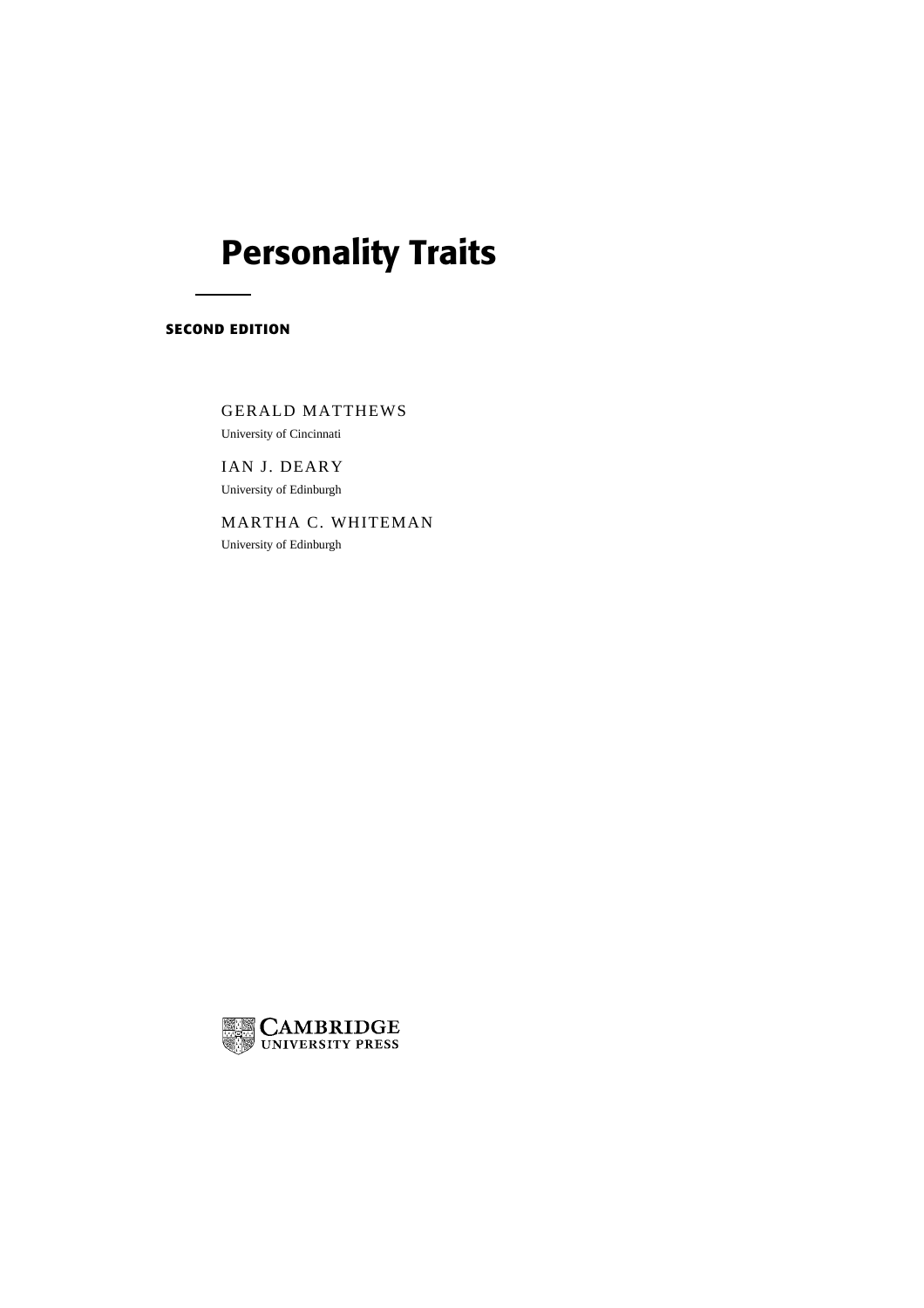published by the press syndicate of the university of cambridge The Pitt Building, Trumpington Street, Cambridge, United Kingdom

cambridge university press The Edinburgh Building, Cambridge, CB2 2RU, UK 40 West 20th Street, New York, NY 10011–4211, USA 477 Williamstown Road, Port Melbourne, VIC 3207, Australia Ruiz de Alarcón 13, 28014 Madrid, Spain Dock House, The Waterfront, Cape Town 8001, South Africa

http://www.cambridge.org

<sup>C</sup> Cambridge University Press 2003

This book is in copyright. Subject to statutory exception and to the provisions of relevant collective licensing agreements, no reproduction of any part may take place without the written permission of Cambridge University Press.

First published 1998. Reprinted 1999, 2000, 2002 Second edition 2003

Printed in the United Kingdom at the University Press, Cambridge

*Typefaces* Times 10/13 pt. Formata *System* LATEX 2ε [TB]

*A catalogue record for this book is available from the British Library*

*Library of Congress Cataloguing in Publication data* Matthews, Gerald. Personality traits / Gerald Matthews, Ian J. Deary, Martha C. Whiteman. – 2nd edn. p. cm. Includes bibliographical references and index. ISBN 0 521 83107 5 – ISBN 0 521 53824 6 (pb) 1. Personality. I. Deary, Ian J. II. Whiteman, Martha C. III. Title. BF698.M3434 2003 155.2- 2003046259

ISBN 0 521 83107 5 hardback ISBN 0 521 53824 6 paperback

The publisher has used its best endeavours to ensure that URLs for external websites referred to in this book are correct and active at the time of going to press. However, the publisher has no responsibility for the websites and can make no guarantee that a site will remain live or that the content is or will remain appropriate.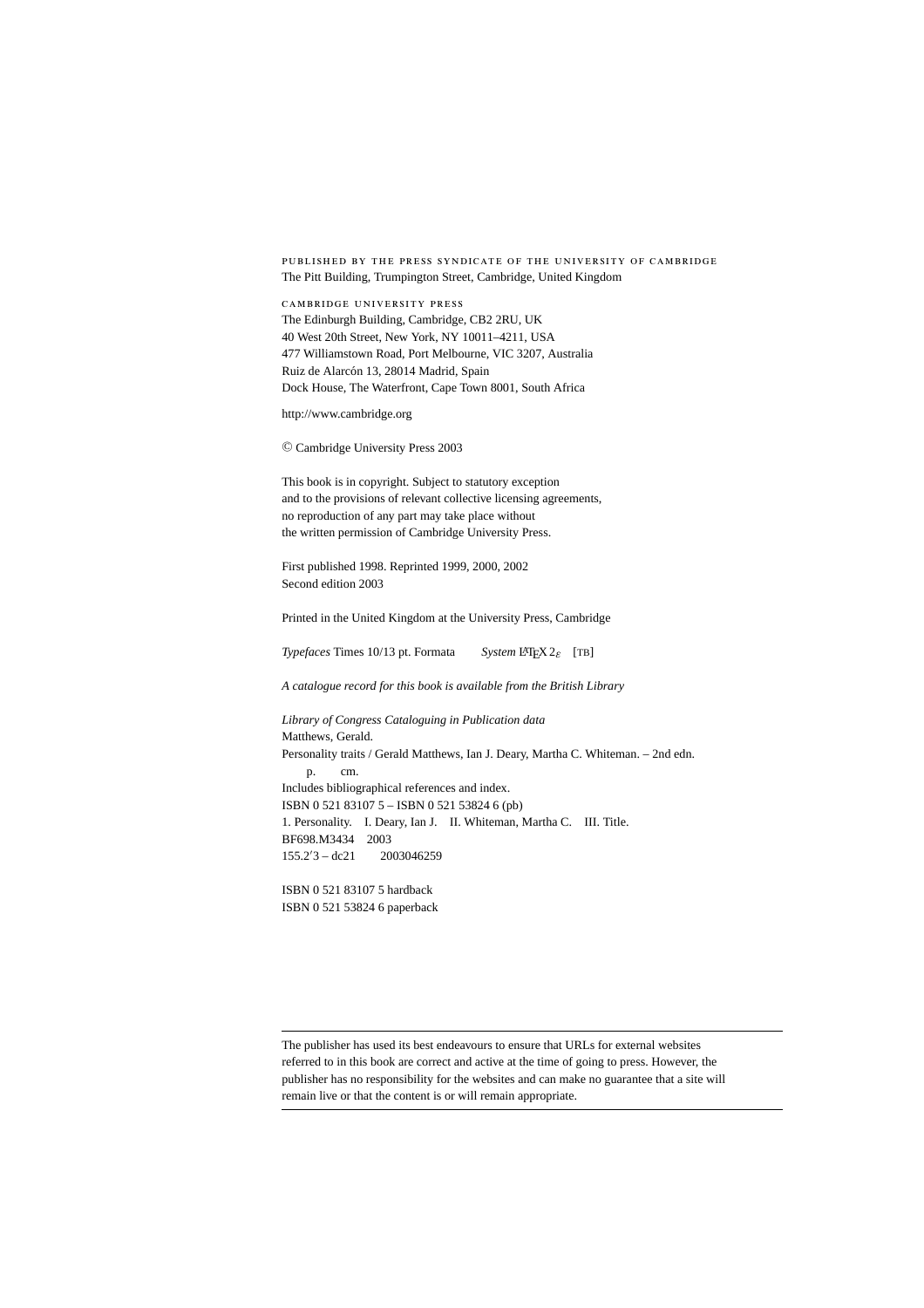### **Contents**

| List of figures               | page x       |
|-------------------------------|--------------|
| List of tables                | X111         |
| List of boxes                 | xvi          |
| Preface to the first edition  | xix          |
| Preface to the second edition | <b>XX111</b> |

### **Part I The nature of personality traits**

| 1 The trait concept and personality theory                    | 3              |
|---------------------------------------------------------------|----------------|
| Introduction: conceptions of traits                           | 3              |
| A brief history of traits                                     | $\overline{7}$ |
| Psychometric approaches to identifying personality            |                |
| dimensions                                                    | 12             |
| Primary factors of personality: the 16PF and other            |                |
| questionnaires                                                | 18             |
| Higher-order factors: the 'Big Five' or the 'Gigantic Three'? | 21             |
| Current conceptions of personality structure                  | 25             |
| Conclusions                                                   | 37             |
| 2 Persons, situations and interactionism                      | 39             |
| Traits and situations                                         | 39             |
| Are traits universal across cultures?                         | 52             |
| Conclusions                                                   | 57             |
| 3 Personality across the life span                            | 58             |
| Trait stability                                               | 58             |
| Temperament                                                   | 64             |
| Temperament, personality and stability: longitudinal studies  | 70             |
| Conclusions                                                   | 75             |
| 4 Stable traits and transient states                          | 77             |
| Introduction: the place of states in trait theory             | 77             |
| Trait-state models                                            | 78             |
| State dimensions: affect, mood and self-report arousal        | 85             |
| Beyond mood: additional state domains                         | 94             |
| Traits and states: empirical studies                          | 97             |
| Conclusions                                                   | 109            |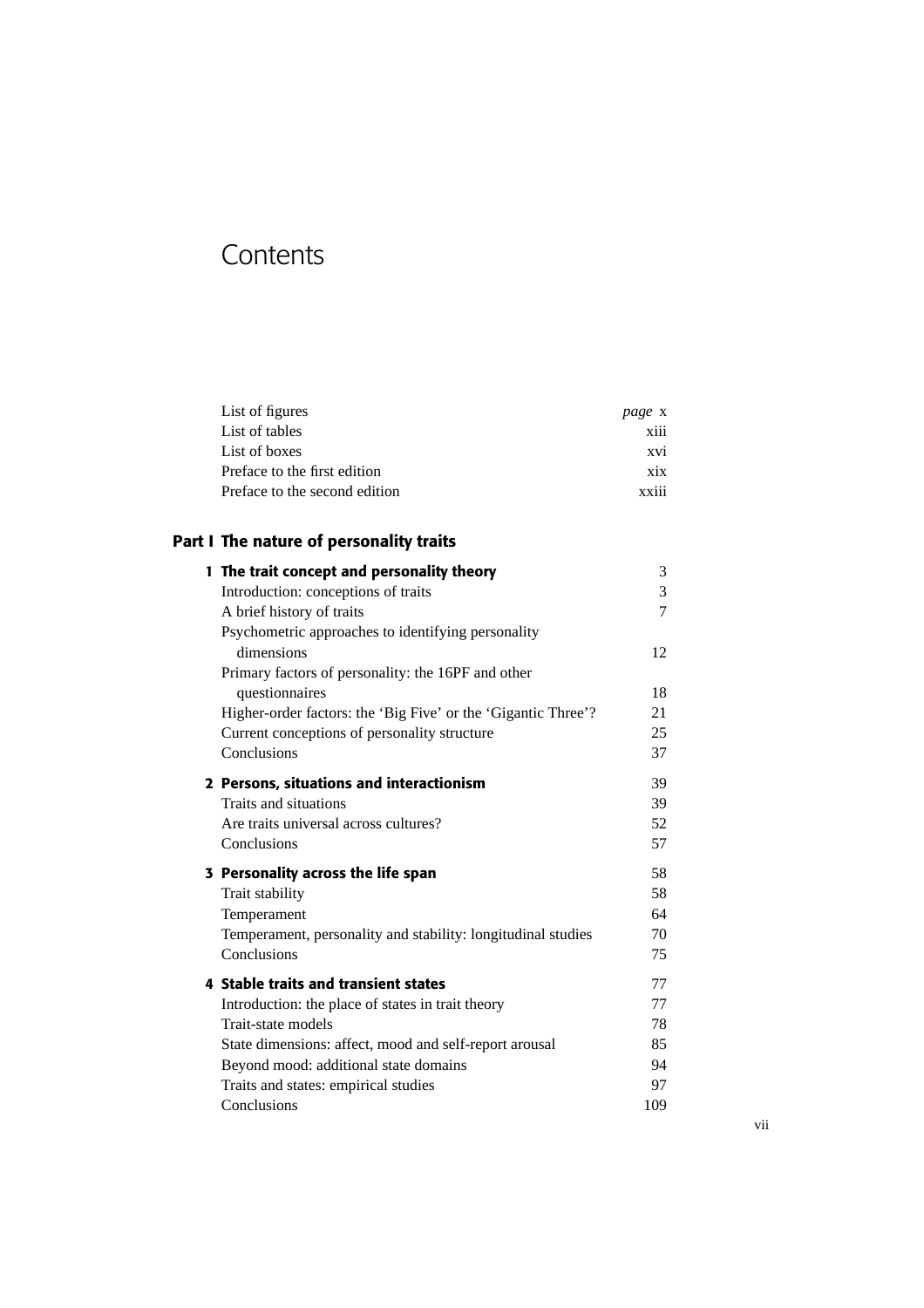| 5 Alternatives to trait theory                             | 112 |
|------------------------------------------------------------|-----|
| Traits in psychodynamic theory                             | 113 |
| The unconscious: contemporary studies                      | 118 |
| Humanistic and phenomenological approaches                 | 122 |
| Conclusions                                                | 130 |
| <b>Part II Causes of personality traits</b>                |     |
| 6 Genes, environments and personality traits               | 135 |
| Introduction                                               | 135 |
| Twin studies                                               | 141 |
| Other research designs                                     | 145 |
| Genes, environment and multiple personality traits         | 149 |
| Further issues in genetic research                         | 152 |
| Molecular genetic studies of personality                   | 161 |
| Conclusions                                                | 164 |
| 7 The psychophysiology of traits                           | 166 |
| Introduction: neuropsychological approaches to personality | 166 |
| Ground-plans for neuropsychological theory                 | 168 |
| Psychophysiological techniques: an outline and examples    | 174 |
| Personality and arousal: towards an integrated theory?     | 184 |
| Personality and sensitivity to motivational stimuli        | 193 |
| Psychophysiology: where next?                              | 199 |
| Conclusions                                                | 201 |
| 8 The social psychology of traits                          | 204 |
| Introduction: personality and social behaviour             | 204 |
| Personality development: social-psychological perspectives | 210 |
| Consistencies in social knowledge and cognition            | 220 |
| Traits and processes: agreeableness and social behaviour   | 227 |
| 'Social psychological' traits                              | 229 |
| Conclusions                                                | 235 |
| <b>Part III Consequences and applications</b>              |     |
| 9 Stress                                                   | 241 |
| Introduction: the nature of stress                         | 241 |
| Stress and physiological reactivity                        | 243 |
| Neuroticism and stress vulnerability                       | 245 |

Transactional perspectives on personality and stress:

Neuroticism, stress and emotional disorders: a self-regulative

mediator and moderator hypotheses 253

perspective 264 Conclusions 270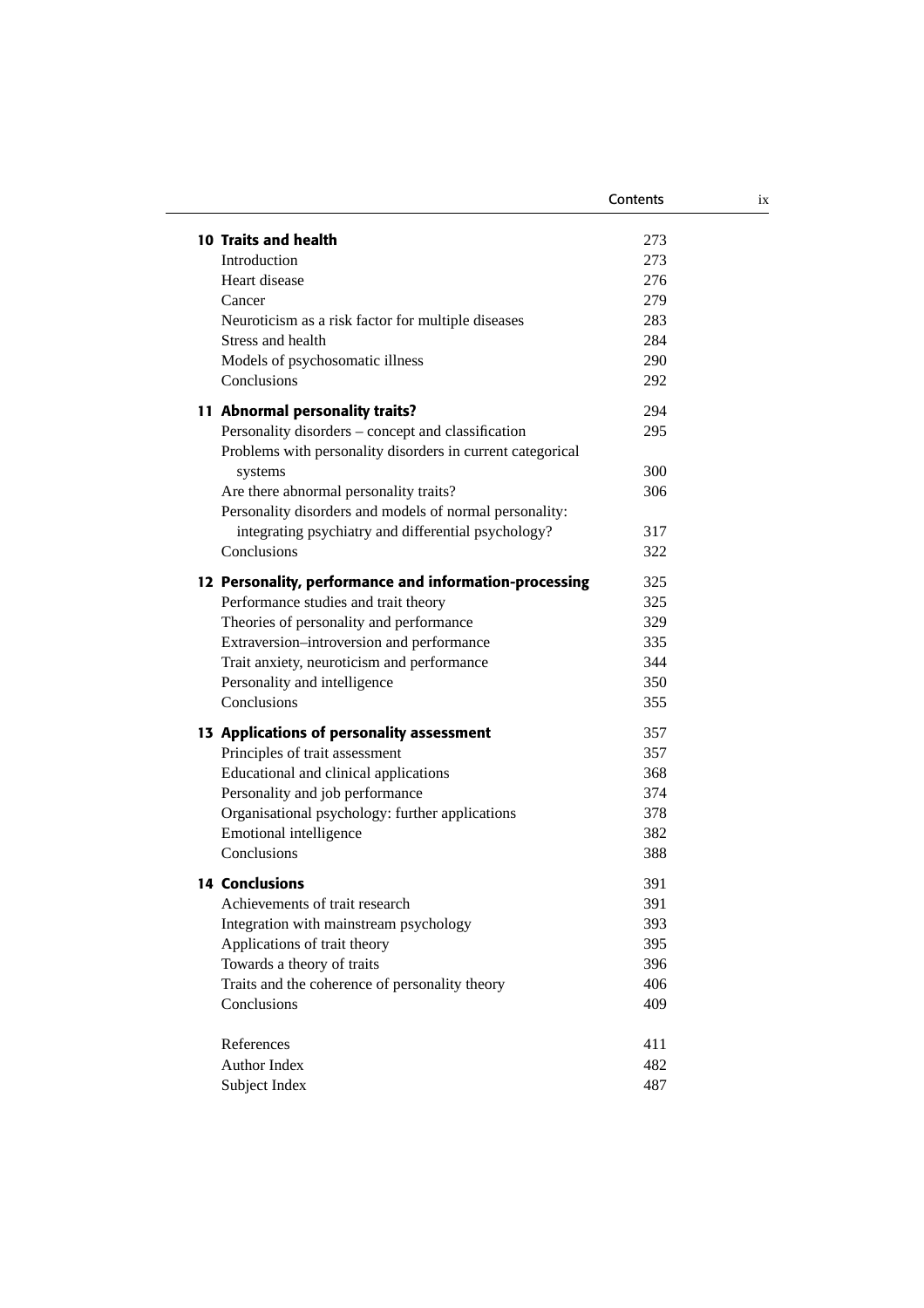# Figures

| 1.1 Humoral schemes of temperament proposed by (a) Kant and                                                                                                                             |        |
|-----------------------------------------------------------------------------------------------------------------------------------------------------------------------------------------|--------|
| (b) Wundt                                                                                                                                                                               | page 9 |
| 1.2 Mean scores obtained on the 16PF by three occupational<br>groups                                                                                                                    | 21     |
| 1.3 A hierarchy of factor solutions (three, four, five and six factor<br>analyses) with factor score correlations across levels                                                         | 33     |
| 2.1 Mischel and Shoda's (1995) Cognitive-Affective Personality<br>System (CAPS)                                                                                                         | 41     |
| 3.1 Decline in reliability over time of traits                                                                                                                                          | 63     |
| 4.1 A state-trait model for detrimental effects of anxiety on<br>information-processing and performance                                                                                 | 80     |
| 4.2 A state-trait model of anxiety in which cognitive appraisal<br>plays a central role                                                                                                 | 83     |
| 4.3 Schematic outlines of alternative cognitive science explanations<br>for personality-emotion associations                                                                            | 84     |
| 4.4 Two-dimensional models of mood                                                                                                                                                      | 88     |
| 4.5 A three-dimensional model of mood                                                                                                                                                   | 89     |
| 4.6 A multidimensional state-trait anxiety model                                                                                                                                        | 92     |
| 4.7 Personality effects on induced mood                                                                                                                                                 | 105    |
| B.4.2.1 A path model for extraversion effects on happiness                                                                                                                              | 108    |
| 6.1 A model of the contributions of genetic (A), common<br>environment (C) and unshared environment (E) factors to<br>phenotypic personality trait scores, in MZ and DZ twins           | 141    |
| B.6.3.1 Means on a composite index of antisocial behaviour as a<br>function of monoaomine oxidase A (MAOA) activity - based<br>on genotype – and a history of maltreatment in childhood | 154    |
| 6.2 Environmental $(E)$ and genetic $(G)$ mediators of phenotypic<br>change and stability from time 1 to time 2                                                                         | 158    |
| 6.3 Path diagram showing latent genetic and environmental<br>influences (circles) on the measured phenotypes (rectangles)                                                               |        |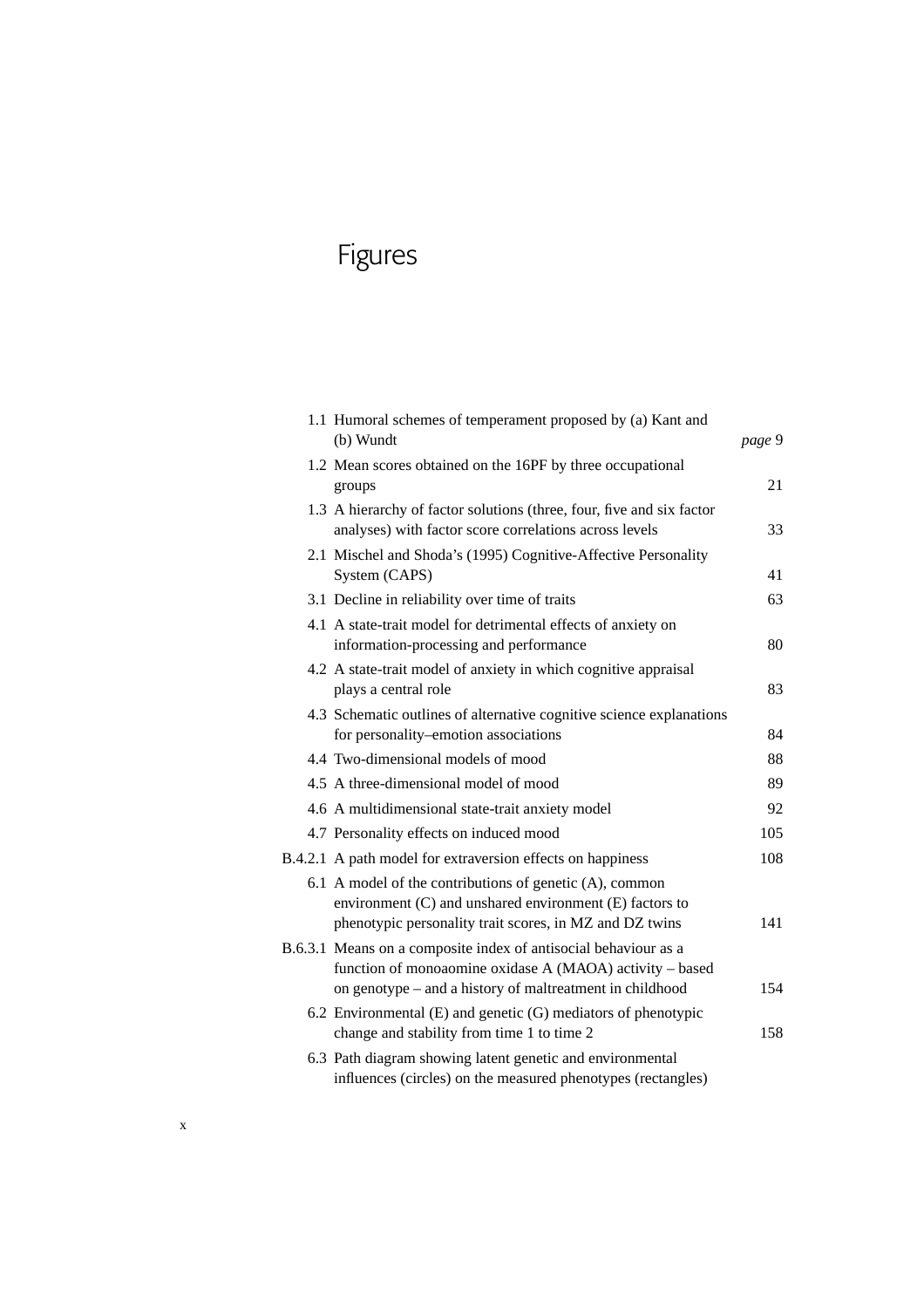|                                                                                                                                                                             | List of figures | xi |
|-----------------------------------------------------------------------------------------------------------------------------------------------------------------------------|-----------------|----|
| of cigarette smoking, monoamine oxidase activity and<br>neuroticism                                                                                                         | 160             |    |
| 7.1 Some causal paths assumed by biological theories of<br>personality                                                                                                      | 168             |    |
| 7.2 Eysenck's (1983) model for the hypothetical physiological<br>basis of extraversion (reticular formation-cortical arousal) and                                           |                 |    |
| neuroticism (limbic system or visceral brain)                                                                                                                               | 169             |    |
| 7.3 Gray's axes as aligned with Eysenck's axes                                                                                                                              | 171             |    |
| 7.4 Functional properties of Gray's (1982) behavioural inhibition<br>system                                                                                                 | 171             |    |
| 7.5 Zuckerman's (1991) psychobiological model for personality                                                                                                               | 173             |    |
| 7.6 Normal adult EEG. Note the alpha rhythm which is prominent<br>over the rear parts of the head when the eyes are closed                                                  | 175             |    |
| 7.7 Brain waves classified by frequency                                                                                                                                     | 175             |    |
| 7.8 Early components of the auditory event-related potential<br>recorded at central electrode (Cz), showing effects of attention<br>on N1 and P2 waves                      | 176             |    |
| 7.9 Electrodermal response amplitude as a function of sensation<br>seeking and stimulus intensity level, for initial stimuli (left<br>panel), and all stimuli (right panel) | 179             |    |
| 7.10 Mean heart rate $(z \text{ score})$ for children at each of four                                                                                                       |                 |    |
| assessments                                                                                                                                                                 | 180             |    |
| 7.11 Areas of the brain investigated by SPET scan by Ebmeier et al.<br>(1994), shown in two horizontal sections                                                             | 183             |    |
| 7.12 The effect of high (8 KHz) and low (0.5 KHz) 80 dB tones on<br>the auditory evoked potentials of introvert, middle and extravert<br>subjects                           | 188             |    |
| 7.13 The interactive effect of caffeine dosage and extraversion on<br>initial electrodermal response amplitude                                                              | 190             |    |
| 7.14 Effects of trait anxiety (Anx) and impulsivity (Imp) on EMG<br>eye blink response                                                                                      | 198             |    |
| B.8.1.1 Levels of emotional personality development (adapted from<br>Zeidner, Matthews et al., 2003)                                                                        | 213             |    |
| 8.1 Triadic reciprocal relationships between behaviour (B), internal<br>personal factors (P) and the external environment (E),<br>according to Bandura (1999)               | 215             |    |
| 8.2 Bandura's distinction between outcome expectations and<br>self-efficacy perceptions                                                                                     | 215             |    |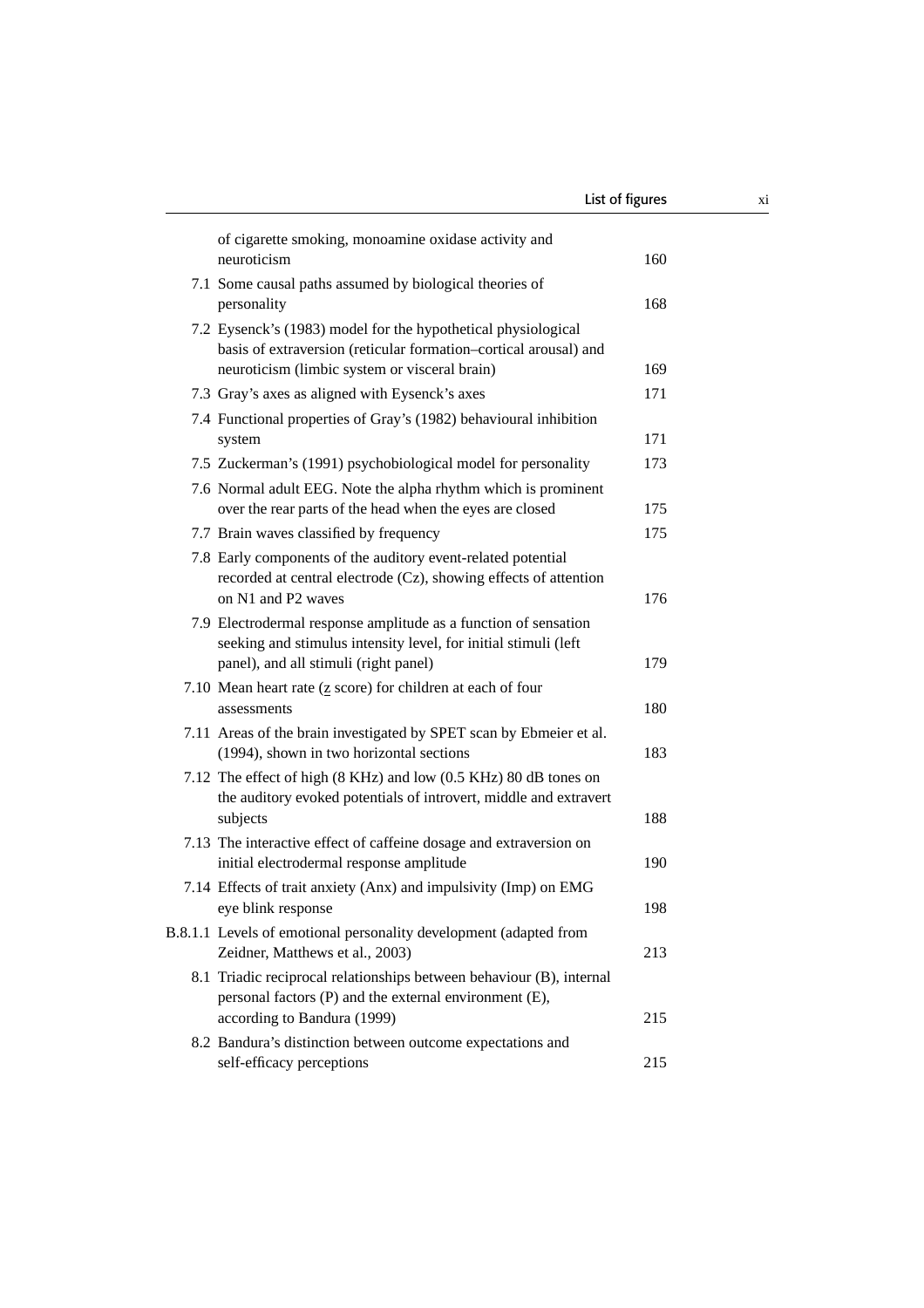| 9.1 Emotional distress resulting from various everyday stressors in<br>high and low neuroticism subjects                                            | 248 |
|-----------------------------------------------------------------------------------------------------------------------------------------------------|-----|
| 9.2 Personality characteristics of people diagnosed with emotional<br>disorders                                                                     | 249 |
| 9.3 Part of a causal model of the effects of neuroticism and<br>negative life events on psychological distress                                      | 252 |
| 9.4 The transactional model of stress: symptoms result from<br>negative appraisals and ineffective coping                                           | 254 |
| 9.5 Examples of mediation and moderation hypotheses in research<br>on traits and stress                                                             | 257 |
| 9.6 A structural model for effects of neuroticism and cognitive<br>process variables on stress outcomes                                             | 259 |
| 9.7 An outline of the S-REF model of emotional distress and<br>self-regulation                                                                      | 267 |
| 10.1 Four causal models for associations between health and<br>personality                                                                          | 274 |
| 12.1 The Yerkes-Dodson Law as an explanation for dependence of<br>extraversion effects on task difficulty and level of<br>environmental stimulation | 331 |
| 12.2 Interactive effects of extraversion-introversion and sleep<br>deprivation on tracking performance                                              | 339 |
| 12.3 Part of Humphreys and Revelle's (1984) model of personality<br>effects on performance                                                          | 341 |
| 12.4 Possible adaptive functions of the information-processing<br>correlates of extraversion–introversion                                           | 343 |
| 12.5 An outline of Sarason's model of test anxiety effects on<br>performance                                                                        | 346 |
| 12.6 Possible adaptive benefits of emotional stability and anxiety                                                                                  | 351 |
| 13.1 Four possible outcomes of clinical diagnosis, with costs and<br>benefits                                                                       | 366 |
| 13.2 A sample item representing the face perception sub-test of the<br>Multi-Factor Emotional Intelligence Scale                                    | 385 |
| 14.1 A cognitive-adaptive framework for understanding the<br>processing basis for traits                                                            | 403 |
| 14.2 A cognitive-adaptive model for extraversion                                                                                                    | 404 |
| 14.3 A cognitive-adaptive model of neuroticism/trait anxiety                                                                                        | 405 |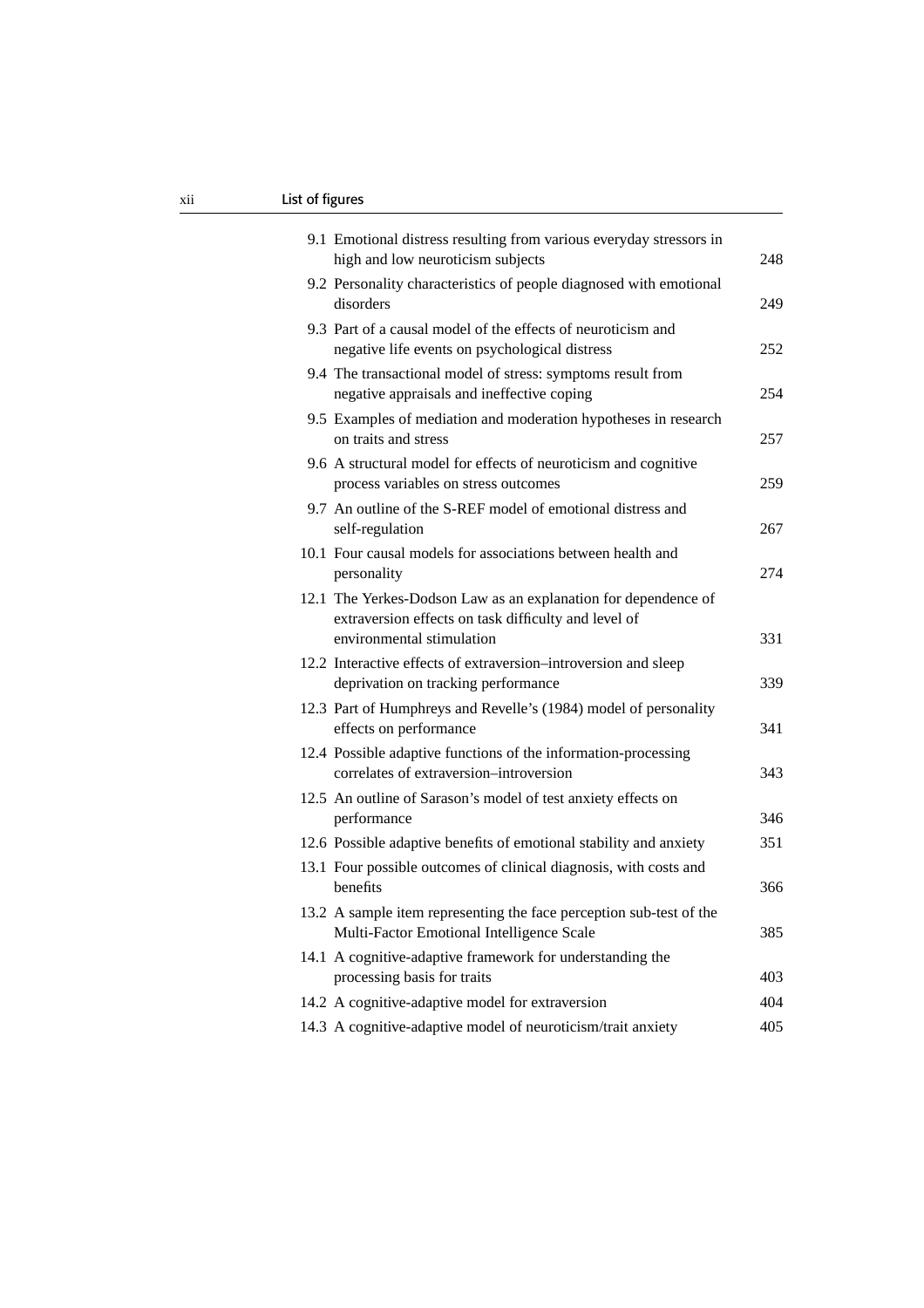## Tables

| 1.1 Ratings of likeableness of some favourable, neutral and<br>unfavourable traits                                                                                   | page 4 |
|----------------------------------------------------------------------------------------------------------------------------------------------------------------------|--------|
| 1.2 Examples of experimental studies showing correspondences<br>between traits and objective behavioural measures                                                    | 5      |
| 1.3 Correlations between trait descriptive adjectives thought to relate<br>to conscientiousness, agreeableness and intellectance $(n = 1,010)$                       | 15     |
| 1.4 Factor solution obtained from correlational data of table 1.3                                                                                                    | 16     |
| 1.5 The fifteen personality traits assessed by the 16PF, with examples<br>of famous individuals exemplifying the traits, and 16PF5 alpha<br>coefficients             | 20     |
| 1.6 Traits associated with the three dimension of Eysenck's model of<br>personality                                                                                  | 22     |
| 1.7 Trait facets associated with the five domains of the Costa and<br>McCrae five factor model of personality                                                        | 24     |
| 1.8 Studies of rating data demonstrating the Big Five                                                                                                                | 27     |
| 1.9 A new factor analysis of Webb's (1915) trait rating data                                                                                                         | 29     |
| 1.10 Correspondences between primary traits in four systems                                                                                                          | 36     |
| 2.1 Correlations between judgements of children and their social<br>behaviour as a function of feature centrality in the judgement of<br>situation-competency demand | 44     |
| 2.2 Factors in an experimental situation that favour the importance of<br>traits or manipulations in accounting for behaviour differences                            | 46     |
| 2.3 Hierarchy of hypotheses from the person-situation controversy,<br>arranged from most to least pessimistic                                                        | 47     |
| 3.1 Inter-trait correlations obtained by Conley (1985)                                                                                                               | 61     |
| 3.2 Components of temperament described by Buss and Plomin<br>(1984)                                                                                                 | 65     |
| 3.3 Scales of the Formal Characteristics of Behaviour-Temperament<br>Inventory                                                                                       | 68     |
| 3.4 Selected loadings of personality and temperament scales on five<br>factors                                                                                       | 70     |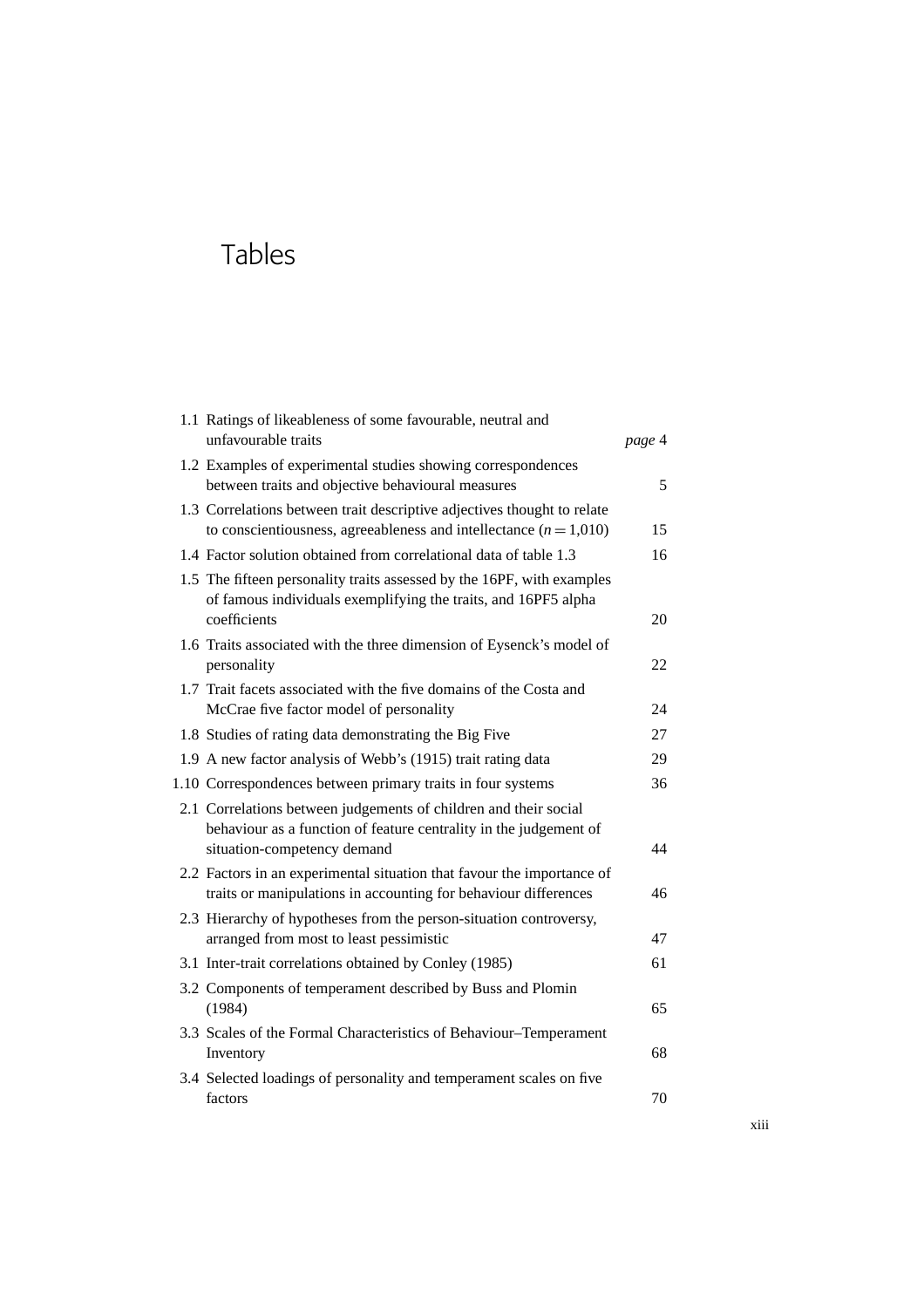| 4.1 Examples of how different types of factor relate to changes in<br>energetic and tense arousal                                             | 93  |
|-----------------------------------------------------------------------------------------------------------------------------------------------|-----|
| 4.2 Three secondary factors assessed by the Dundee Stress State<br>Questionnaire (DSSQ)                                                       | 96  |
| 4.3 Data from illustrative studies of personality and mood                                                                                    | 101 |
| 5.1 Examples of empirical psychoanalytic research                                                                                             | 116 |
| 5.2 A survey of idiographic methods                                                                                                           | 123 |
| B.5.3 Statements describing hopes and fears relating to three motive                                                                          |     |
| domains                                                                                                                                       | 127 |
| 6.1 Correlations between adopted children (age 16 years) and<br>adopted, biological and control parents from the Colorado<br>Adoption project | 146 |
| 6.2 Extraversion correlations in four studies of separated twins                                                                              | 148 |
| 6.3 Genetic and environmental influences of peer-rated personality<br>trait scores in German monozygotic and dizygotic twins                  | 150 |
| 6.4 Genetic and environmental contributions (percentage variance) to<br>the Big Five personality dimensions                                   | 150 |
| 6.5 Broad heritabilities of self-report measures of the Big Five factors                                                                      | 151 |
| 6.6 Categories of environmental influences that cause children in the<br>same family to differ                                                | 156 |
| 7.1 A highly simplified description of some different systems for<br>'arousal'                                                                | 186 |
| 7.2 Two types of correlate of extraversion                                                                                                    | 200 |
| 8.1 Three aspects of personality coherence, within social-cognitive<br>theory                                                                 | 208 |
| 8.2 Stages of development of the social self                                                                                                  | 211 |
| 8.3 Sample items for generalised self-efficacy                                                                                                | 217 |
| 8.4 Use of the 'strange situations' paradigm to classify attachment<br>style in young children                                                | 218 |
| 9.1 Correlations between neuroticism, extraversion and scales of the<br>General Health Questionnaire, in two student samples                  | 246 |
| 9.2 Empirical demonstrations of negative appraisals in neurotic and<br>trait anxious individuals                                              | 258 |
| 10.1 Common psychosomatic conditions as reviewed by Kellner<br>(1991)                                                                         | 291 |
| 11.1 Titles of personality disorders recognised in the DSM-IV and<br>ICD-10 classification systems                                            | 297 |
| 11.2 DSM-IV clusters of personality disorders                                                                                                 | 297 |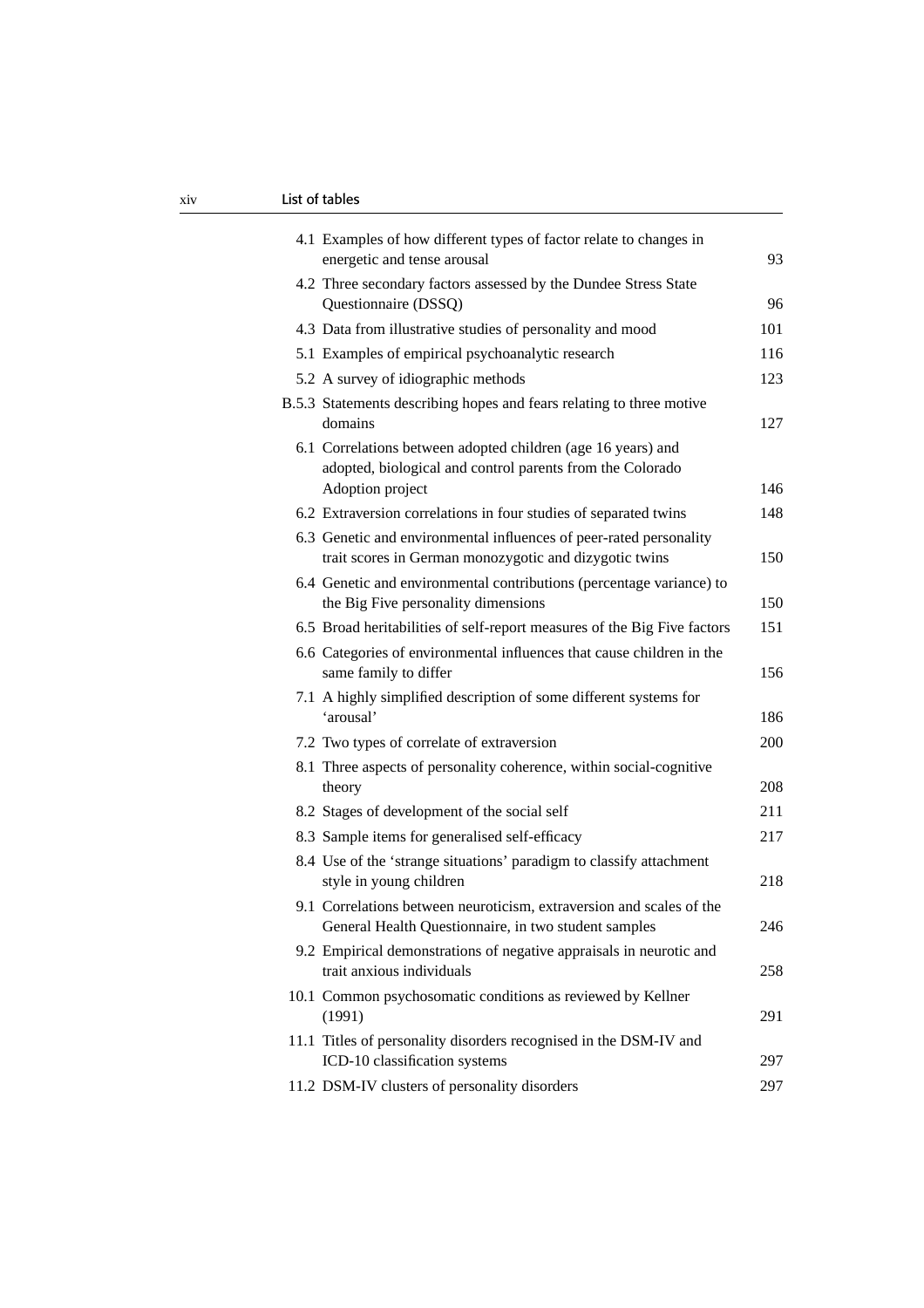|                                                                                                                                                                                                                  | List of tables | XV |
|------------------------------------------------------------------------------------------------------------------------------------------------------------------------------------------------------------------|----------------|----|
| 11.3 Brief definitions of the DSM-IV personality disorders                                                                                                                                                       | 298            |    |
| 11.4 Diagnostic criteria for schizotypal, antisocial and dependent<br>personality disorders                                                                                                                      | 299            |    |
| 11.5 Suggestions for revising the current categorical (e.g., DSM and<br>ICD) systems for classifying personality disorders                                                                                       | 304            |    |
| 11.6 Conjoint factor analysis personality disorder scales and factors<br>from the Eysenck Personality Questionnaire-Revised (EPQ-R)<br>and the NEU-PI-R (after Austin and Deary, 2000; Larstone et al.,<br>2002) | 313            |    |
| 11.7 Items from Hare's Psychopathy Checklist-Revised                                                                                                                                                             | 315            |    |
| 11.8 A combined analysis of the NEO-PI five-factor model of normal<br>personality traits and the DAPP-BQ sixteen-factor model of<br>personality disorders                                                        | 318            |    |
|                                                                                                                                                                                                                  |                |    |
| 11.9 Brain systems associated with Cloninger's three-dimensional<br>system for normal and abnormal personality                                                                                                   | 321            |    |
| 12.1 Cognitive patterning of extraversion-introversion effects on<br>performance                                                                                                                                 | 336            |    |
| 13.1 Definitions of reliabitity and stablility                                                                                                                                                                   | 360            |    |
| 13.2 Definitions of validity                                                                                                                                                                                     | 361            |    |
| 13.3 Some common response styles                                                                                                                                                                                 | 362            |    |
| 13.4 Two kinds of self-favouring bias identified by Paulhus and John<br>(1998)                                                                                                                                   | 364            |    |
| 13.5 Some implications of the APA Ethics Code for assessment of                                                                                                                                                  |                |    |
| personality traits                                                                                                                                                                                               | 367            |    |
| 13.6 Some personality characteristics of various childhood disorders<br>(see Kamphaus et al., 1995)                                                                                                              | 369            |    |
| 13.7 Selected correlational data from three meta-analytic reviews of<br>associations between the Big Five and occupational criteria                                                                              | 375            |    |
| 13.8 Four trait complexes identified by Ackerman and Heggestad<br>(1997)                                                                                                                                         | 379            |    |
| 13.9 EQ-i composite scales and sub-scales, with brief descriptions                                                                                                                                               | 387            |    |
| 14.1 Three levels of explanation for trait psychology                                                                                                                                                            | 400            |    |
| 14.2 Empirical findings regarding extraversion-introversion, allocated                                                                                                                                           |                |    |
| to different levels of explanation                                                                                                                                                                               | 400            |    |
| 14.3 Empirical findings regarding neuroticism–emotional stability,<br>allocated to different levels of explanation                                                                                               | 400            |    |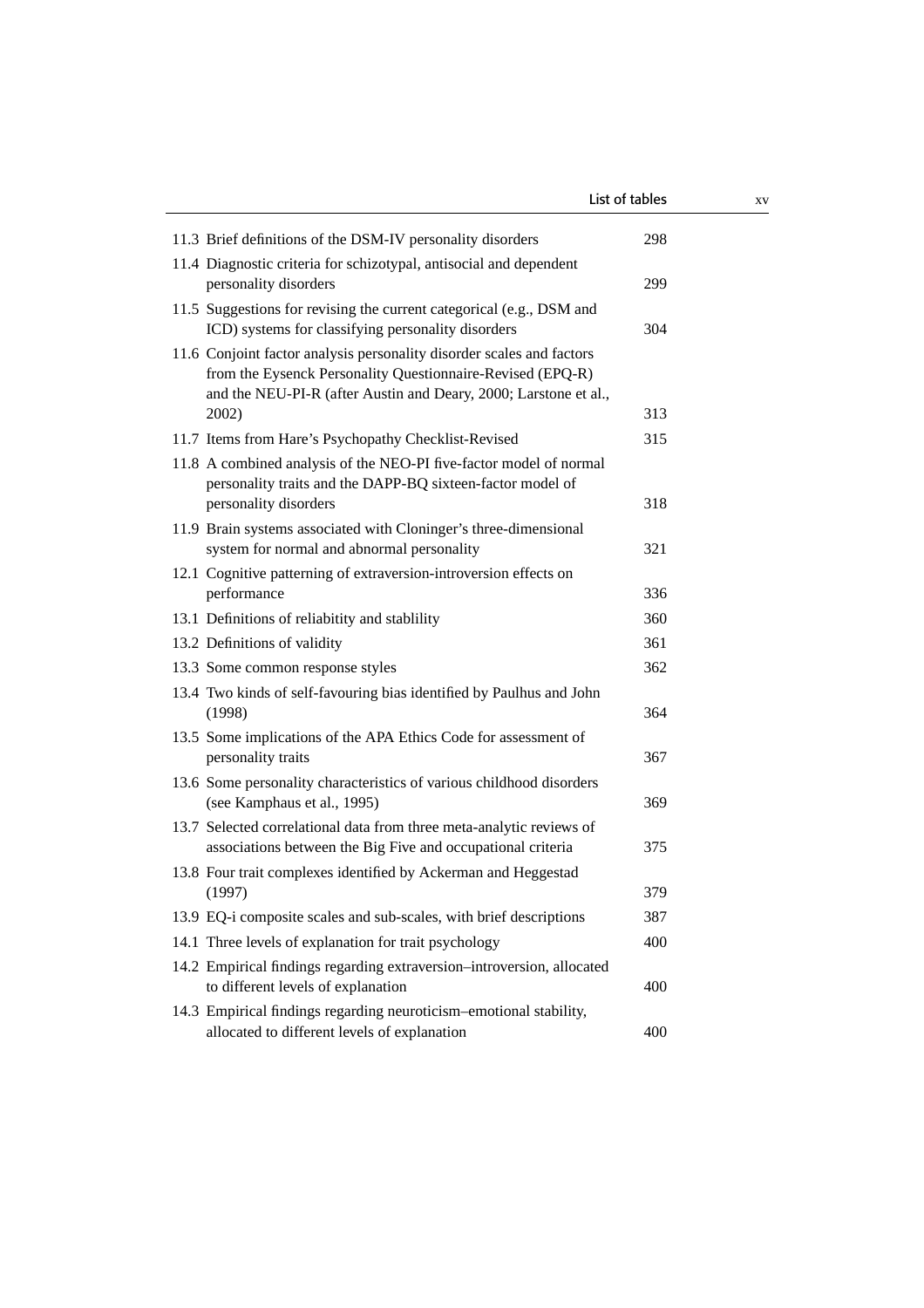### Boxes

| 1.1 Instruments for measuring the Big Five                                           | page 31 |
|--------------------------------------------------------------------------------------|---------|
| 2.1 Taxonomies of situations: towards measurement models?                            | 50      |
| 2.2 Are there sex differences in personality traits?                                 | 54      |
| 3.1 Does personality change in old age?                                              | 71      |
| 3.2 Early temperament and criminal behaviour                                         | 72      |
| 4.1 Secrets of happiness: subjective well-being                                      | 98      |
| 4.2 Extraversion, social activity and positive mood                                  | 108     |
| 5.1 Dreams: Royal road or blind alley?                                               | 117     |
| 5.2 Measurement of individual differences in basic needs                             | 126     |
| 6.1 Towards an evolutionary psychology of traits                                     | 136     |
| 6.2 A twin family study                                                              | 147     |
| 6.3 Gene-environment interaction and the cycle of violence in<br>maltreated children | 153     |
| 6.4 The nonshared environment in adolescent development (NEAD)<br>project            | 157     |
| 7.1 Personality and emotion: a functional imaging study                              | 184     |
| 7.2 Impulsivity: a problem variable for psychophysiology                             | 194     |
| 8.1 Temperament and social learning: development of emotional                        |         |
| competence                                                                           | 212     |
| 8.2 Social-psychological bases for shyness                                           | 223     |
| 9.1 A genetic contribution to coping?                                                | 245     |
| 9.2 Homesickness, stress and personality in students                                 | 247     |
| 10.1 Conscientious children live longer; cheerful children die                       |         |
| younger                                                                              | 276     |
| 10.2 Hostility and cardiovascular disease                                            | 280     |
| 10.3 Recommendations for research into psychosocial factors and                      |         |
| cancer                                                                               | 282     |
| 11.1 The effect of receiving a personality diagnosis label on the way                |         |
| patients are perceived by psychiatrists                                              | 300     |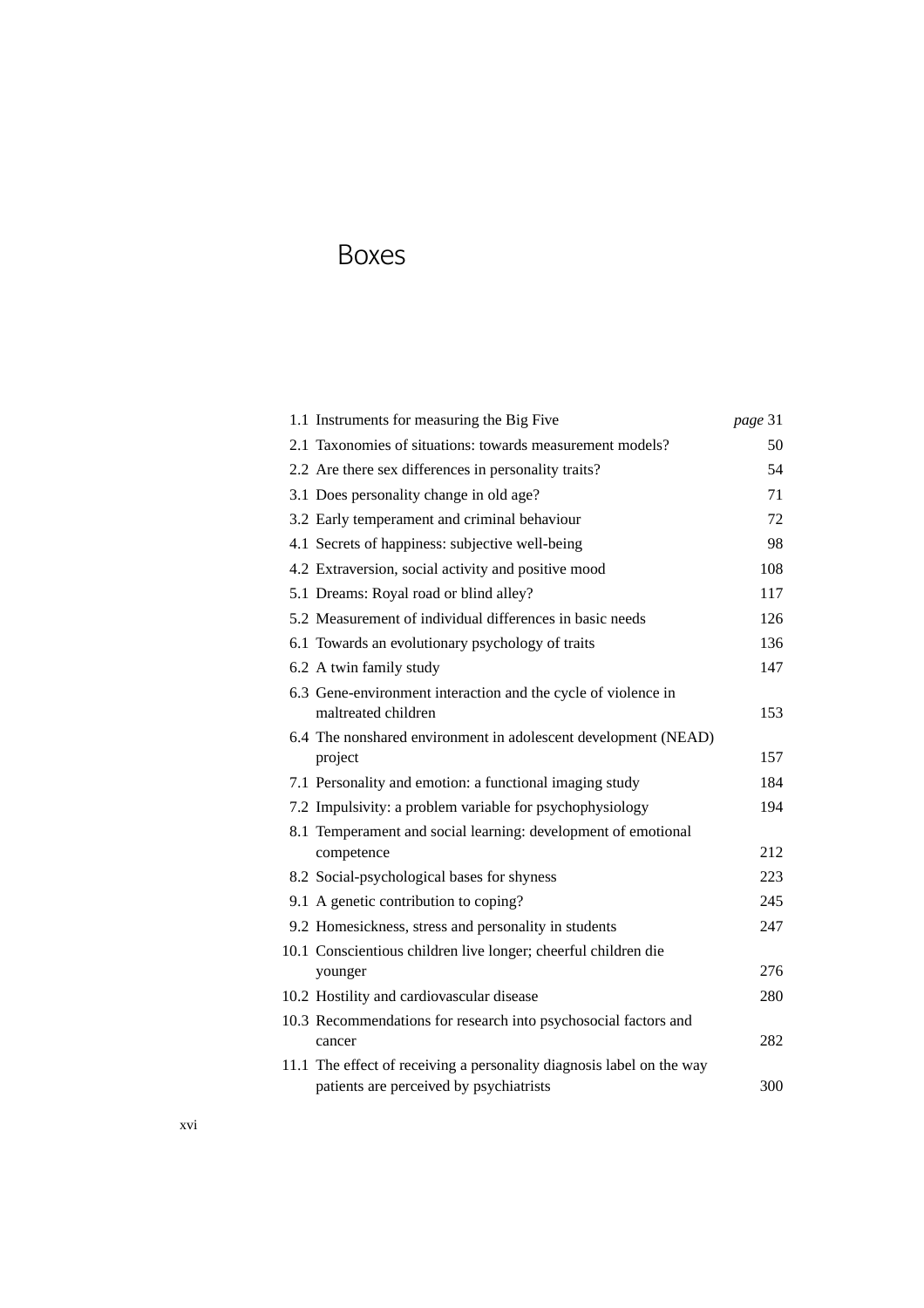|                                                                                                          | List of boxes | xvii |
|----------------------------------------------------------------------------------------------------------|---------------|------|
| 11.2 Livesley and colleagues' research programme on the psychometric<br>approach to personality disorder | 309           |      |
| 12.1 Probing the cognitive architecture: extraversion and the response<br>selection bottleneck           | 338           |      |
| 12.2 Jumping to conclusions? Anxiety and predictive inference                                            | 348           |      |
| 13.1 Alexithymia                                                                                         | 372           |      |
| 13.2 Personality and leadership                                                                          | 376           |      |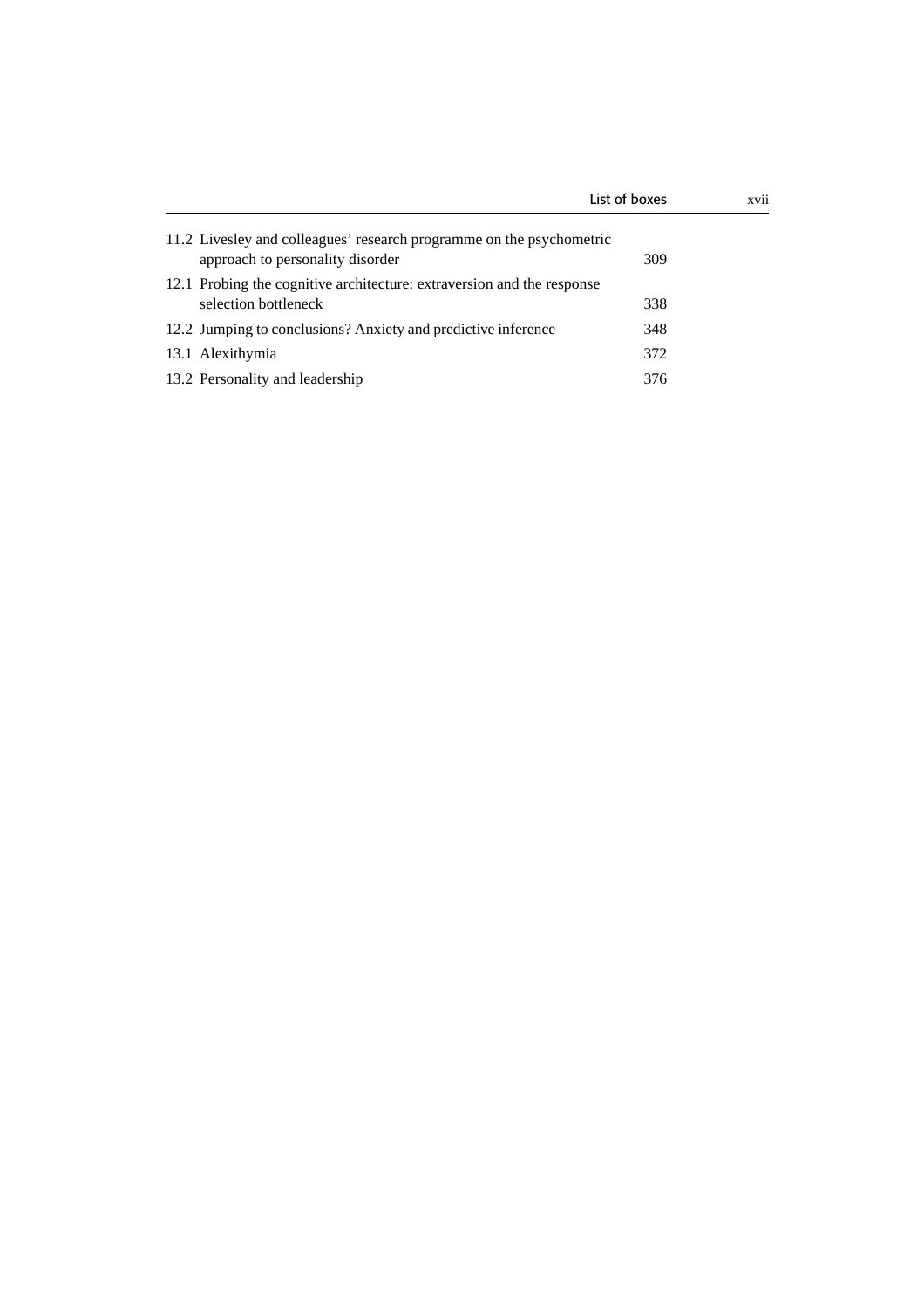### 1 The trait concept and personality theory

#### **Introduction: conceptions of traits**

#### **Everyday conceptions of traits**

The idea of personality traits may be as old as human language itself. Aristotle (384–322 BC), writing the Ethics in the fourth century BC, saw dispositions such as vanity, modesty and cowardice as key determinants of moral and immoral behaviour. He also described individual differences in these dispositions, often referring to excess, defect and intermediate levels of each. His student Theophrastus (371–287 BC) wrote a book describing thirty 'characters' or personality types, of which a translator remarked that Theophrastus's title might better be rendered 'traits' (Rusten, 1993). Basic to his whole enterprise was the notion that individual good or bad traits of character may be isolated and studied separately.

Contemporary English is replete with terms used to describe personal qualities. Table 1.1 shows some examples: the five words rated by American college students as the most and least favourable words in Anderson's (1968) survey of 555 personality terms, together with five words given a neutral rating. Allport and Odbert (1936) identified almost 18,000 English personality-relevant terms; more words than Shakespeare used! Nouns, sentences and even actions may also have personality connotations (Hofstee, 1990). The language of personality description permeates our everyday conversation and discourse.

Everyday conceptions of personality traits make two key assumptions. First, traits are stable over time. Most people would accept that an individual's behaviour naturally varies somewhat from occasion to occasion, but would maintain also that there is a core of consistency which defines the individual's 'true nature': the unchangeable spots of the leopard. In other words, there are differences between individuals that are apparent across a variety of situations. We might expect a student we have noted as a 'worrier' to be unusually disturbed and worried in several different contexts such as examinations, social occasions and group discussions. Stability distinguishes traits from more transient properties of the person, such as temporary mood states. Second, it is generally believed that traits directly influence behaviour. If a person spontaneously breaks into cheerful song, we might 'explain' the behaviour by saying that he or she has a happy disposition. Such lay explanations are, of course, on shaky ground because of their circularity. Aristotle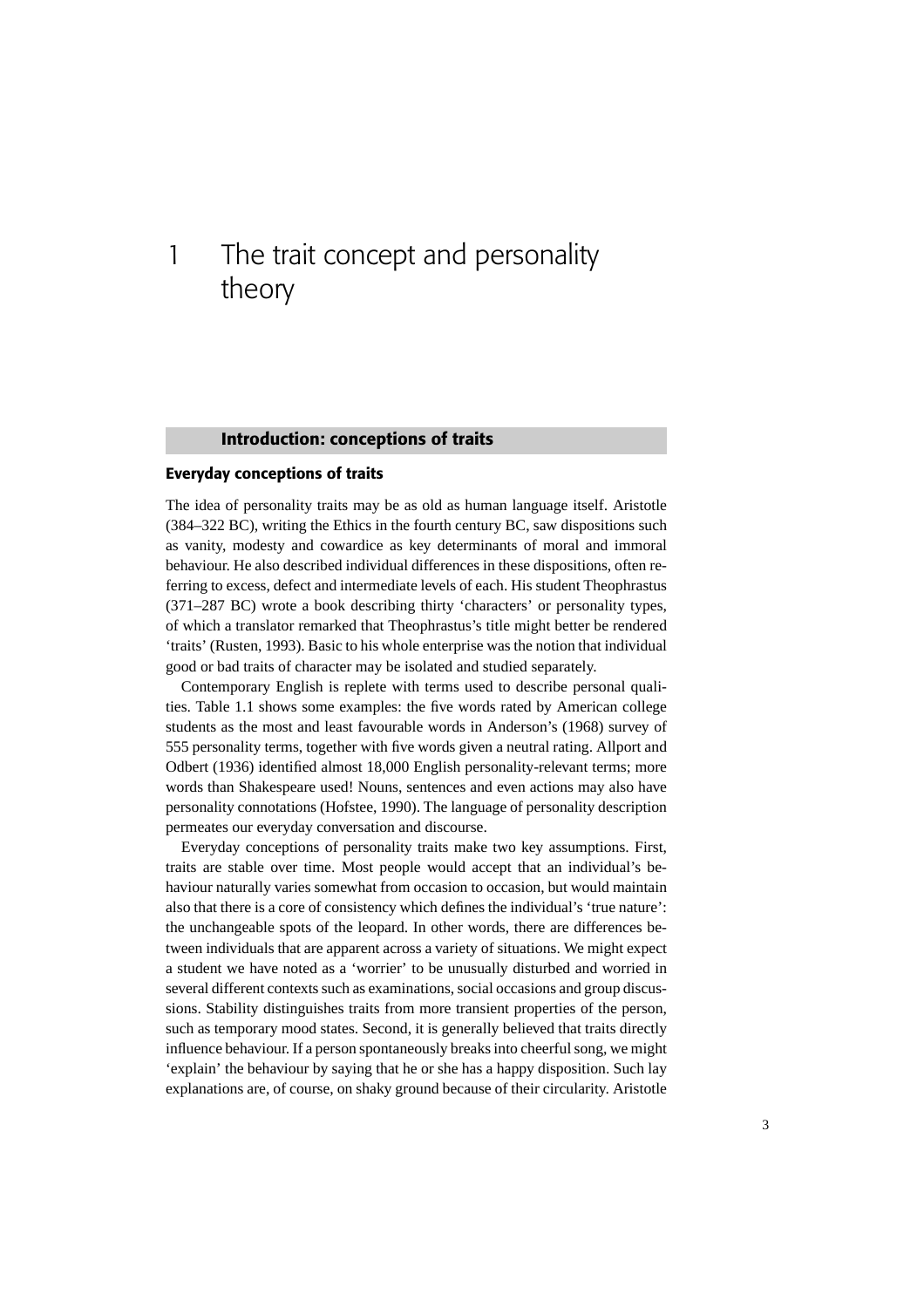| Favourable traits |        | Neutral traits |        | Unfavourable traits |        |  |
|-------------------|--------|----------------|--------|---------------------|--------|--|
| Trait             | Rating | Trait          | Rating | Trait               | Rating |  |
| Sincere           | 5.73   | Ouiet          | 3.11   | <b>Dishonest</b>    | 0.41   |  |
| Honest            | 5.55   | Impulsive      | 3.07   | Cruel               | 0.40   |  |
| Understanding     | 5.49   | Changeable     | 2.97   | Mean                | 0.37   |  |
| Loyal             | 5.47   | Conservative   | 2.95   | Phony               | 0.27   |  |
| Truthful          | 5.45   | Hesitant       | 2.90   | Liar                | 0.26   |  |

**Table 1.1** *Ratings of likeableness of some favourable, neutral and unfavourable traits*

*Note* Each word was rated on a 0–6 scale by 100 US college students *Source* Anderson, 1968

suggested a more subtle, reciprocal causal hypothesis: that it is through actions that dispositions develop, which in turn influence actions.

> It is by refraining from pleasures that we become temperate, and it is when we have become temperate that we are most able to abstain from pleasures. (Thomson's, 1976, translation of the *Ethics*, 1104a: 33–35)

One of the major tasks for a scientific psychology of traits is to distinguish internal properties of the person from overt behaviours, and to investigate the causal relationships between them. To avoid circularity, it is essential to seek to identify the underlying physiological, psychological and social bases of traits, which are the true causal influences on behaviour.

#### **Scientific conceptions of traits**

This book places the concept of the trait at centre stage in the scientific study of human personality because, 'if there is to be a speciality called personality, its unique and therefore defining characteristic is traits' (Buss, 1989). There is a large gap between the everyday concept of a trait, and a concept that is scientifically useful. Several distinct steps are necessary for developing a science of traits. The first step is the measurement and classification of traits. The simplest technique for personality measurement is just to ask the person to rate how well trait adjectives such as those shown in Table 1.1 apply to himself or herself. We can also ask questions about behaviours that are thought to relate to personality. Measures of the extraversion–introversion trait typically ask whether the person enjoys parties, meeting people and other social activities, for example. We can also have a person who knows the respondent well, such as a spouse or close friend, provide ratings of his or her personality. Traits need not be measured solely by verbal report: realworld actions and behaviour in the laboratory may be assessed too (Cattell, 1973). We would expect an extraverted person to belong to many clubs and societies, for example. Experimental tests of typically extraverted behaviours may also be devised, such as amount of laughter at jokes and willingness to respond rapidly but inaccurately. In practice, however, personality measures based on objective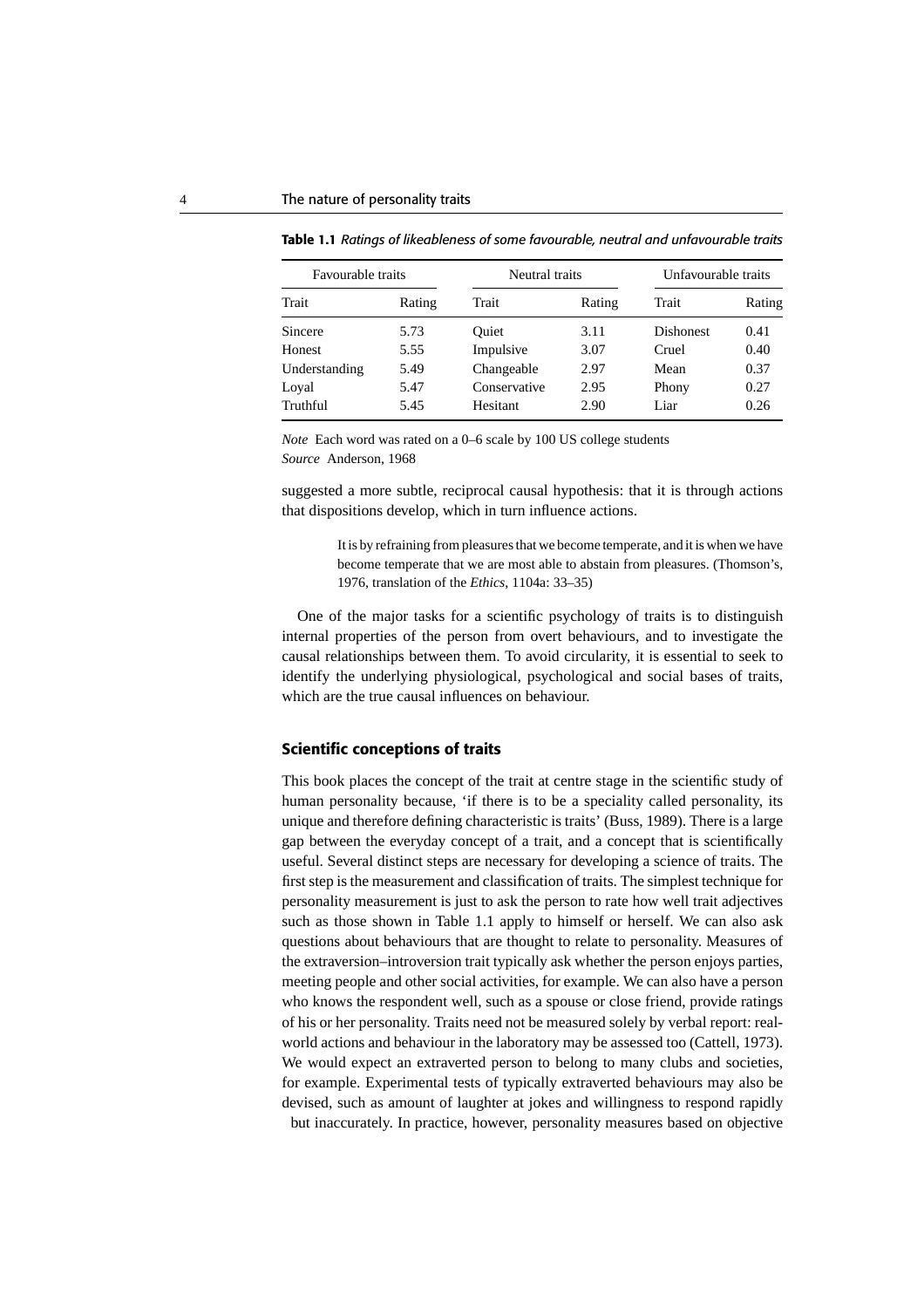| Study                                | Trait        | Behavioural measure                                          |
|--------------------------------------|--------------|--------------------------------------------------------------|
| Carment, Miles and Cervin (1965)     | Extraversion | More time spent talking                                      |
| Edman, Levander and Schalling (1983) | Impulsivity  | Faster reaction time                                         |
| De Julio and Duffy (1977)            | Neuroticism  | Greater distance from<br>experimenter chosen                 |
| Ganzer (1968)                        | Test anxiety | More time spent looking away<br>from the task during testing |
| Newman, Patterson and Kosson (1987)  | Psychopathy  | More persistence in gambling<br>when consistently losing     |

**Table 1.2** *Examples of experimental studies showing correspondences between traits and objective behavioural measures*

behavioural tests have had only limited success, and few have been validated (see Kline, 1993). Verbal report has been the preferred method of trait assessment used by personality researchers.

As we have seen already there is a huge number of words which may be used to describe personality. Many of these words have rather similar meanings: precise, careful, meticulous and painstaking would all seem to relate to some common quality of conscientiousness. Such overlapping traits can be grouped together as a broad aspect or dimension of personality. The question then becomes: what is the number of broad dimensions needed to describe the main elements of any individual personality? Much research effort has been devoted to drawing up classificatory schemes of fundamental personality dimensions: estimates of the number required range from three to thirty or so.

There is no guarantee that people's self-descriptions are accurate. The second step in personality research is to test whether and how traits relate to behaviours. Table 1.2 gives some examples of correlations obtained empirically between personality traits and objectively assessed behavioural measures. In each case, the data imply that the person's self-ratings or questionnaire responses are at least partially accurate. Traits may also be useful in applied settings, in predicting a person's job performance, or the response of a patient to therapy, for example. A related research question is the consistency of behaviour in various situations. The implicit assumption of the trait approach is that people do in fact tend to behave consistently in different settings, an assumption which has been vigorously challenged, as we shall see in chapter 2.

A science of personality traits requires a final, but difficult step: development of a satisfactory theory of personality traits. We may be able to assess people's levels of extraversion and other traits, and show that our assessment predicts some aspects of their behaviour, but in themselves these observations tell us nothing about why the personality dimension predicts behaviour. One difficulty is that personality may be represented at a variety of levels of psychological description. For example, extraversion might be associated with simple properties of the central nervous system, such as the excitability of individual neurones, or with style of information processing, or with acquired social knowledge and beliefs. We can only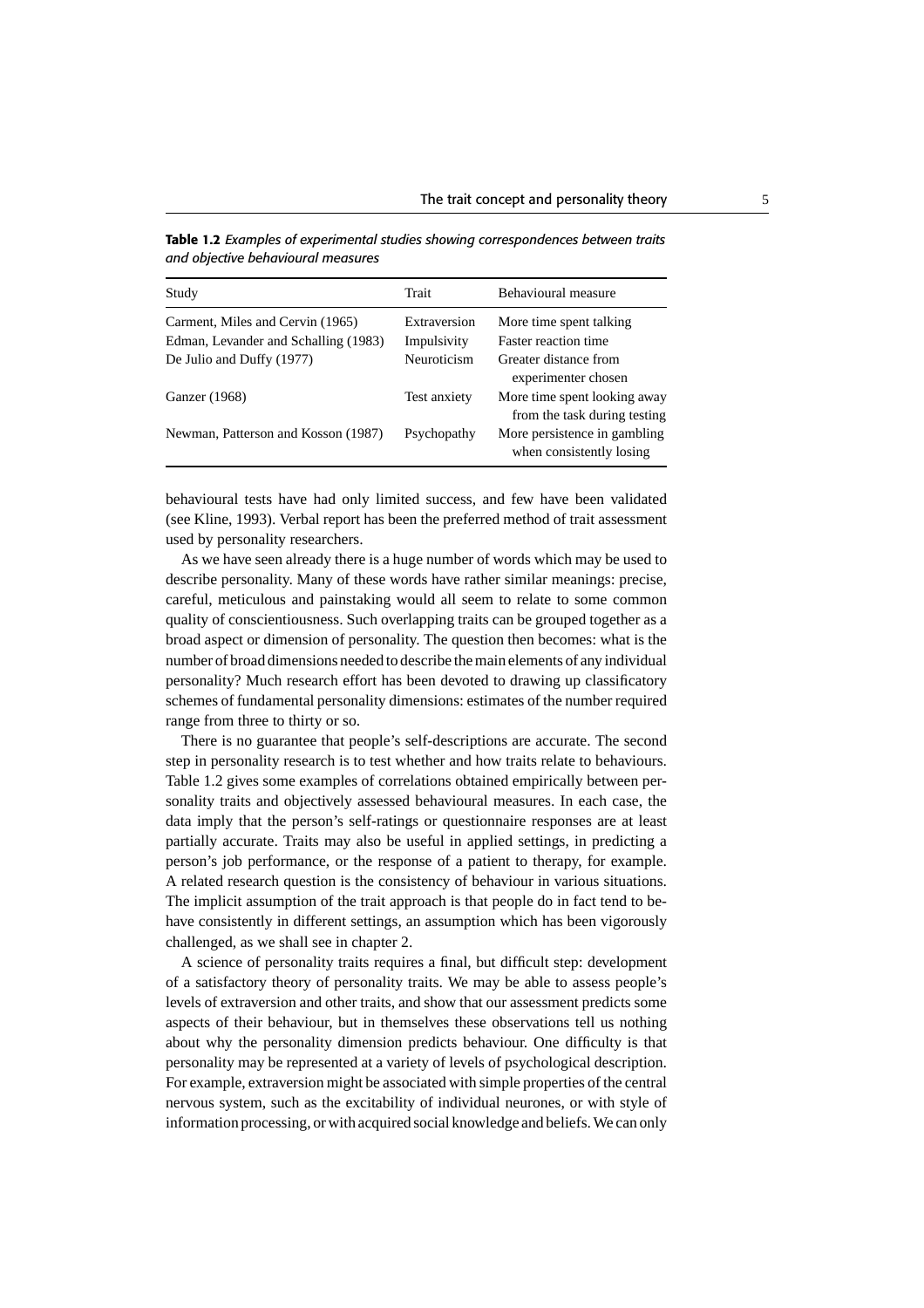distinguish these broad possibilities by the normal, somewhat laborious scientific methods of formulating specific hypotheses and testing them rigorously against experimental and observational evidence.

There are also some more subtle conceptual problems to be overcome. There is some question over whether we can ever develop a general scientific theory of traits at all. The idiographic approach to personality (e.g., Lamiell, 1981) considers that all aspects of personality are fundamentally unique and idiosyncratic to each individual, so that no generalised theoretical statements are possible. In this book, we adopt the alternative nomothetic approach, which assumes that we can arrive at general hypotheses concerning stable individual differences through the normal scientific method. We cannot, of course, expect such hypotheses to predict all or even most of the person's behaviour; the uniqueness of individuals seems secure.

*Causal primacy*. There is uncertainty too over the causal status of traits. Suppose we have a person who obtains a high score on a measure of neuroticism, and also shows clinical symptoms of mild depression. Did neuroticism cause depression, did depression cause neuroticism, or are both qualities independently influenced by some additional causal factor such as a stressful life event? A traditional assumption of trait theorists has been the *causal primacy* of traits. Although, as suggested by Aristotle, there is probably some reciprocity of causal influence between traits and behaviours, it has often been supposed that the dominant direction of causality is from trait to behaviour. For example, Brody (1994) stated that 'I assume that personality traits are causal. They are genotypically influenced latent characteristics of persons that determine the way in which individuals respond to the social world they encounter.' That is, although measures of traits such as questionnaire scores are not causal agents themselves, they validly index underlying physiological or psychological structures which directly influence behaviour. One of the pioneering trait psychologists, Gordon Allport (1937), saw traits as organised mental structures, varying from person to person, which initiate and guide behaviour.

There are two important qualifications to this general principle. First, as Hettema and Deary (1993) pointed out, the explaining of behaviour requires different levels of analysis, including genetics, physiology, learning and social factors. Allport's notion that all the various manifestations of traits can be explained at a single level of 'mental structure' is simplistic. Hence, causal models of trait action will vary depending on the level investigated, although the ultimate research aim is to develop a trait theory that will interrelate the various levels. Second, the causal effects of traits on behaviour may be indirect. As discussed in chapter 2, traits interact with situational factors to produce transient internal conditions or states, which may sometimes be a more direct influence on behaviour than the trait. For example, trait anxiety may interact with an immediate situational threat to generate transient state anxiety, which in turn disrupts ongoing information processing and impairs performance (Spielberger, 1966).

*Inner locus*. A second traditional assumption is that of the *inner locus* of traits. The most important traits, such as extraversion and neuroticism (a broad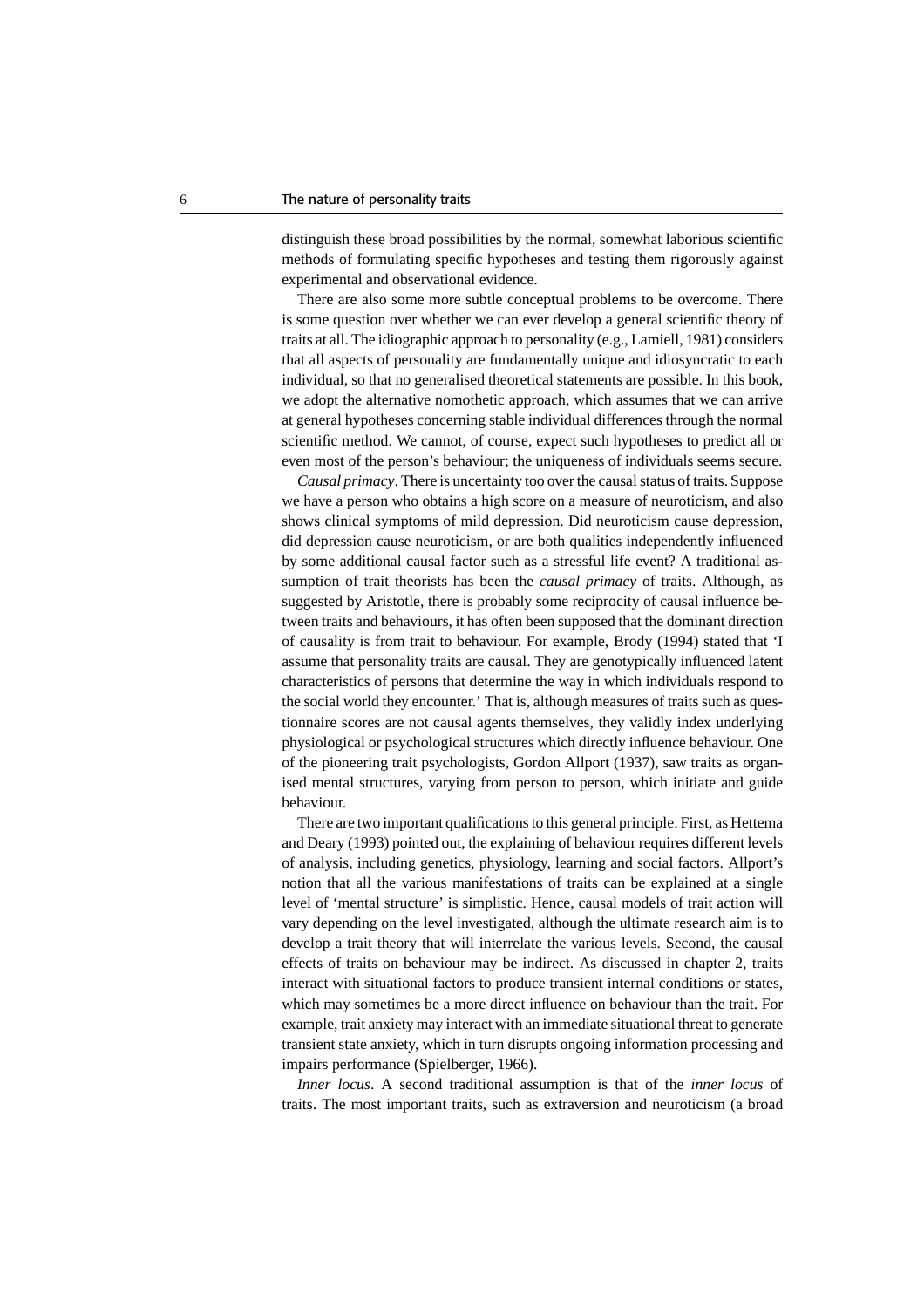tendency to experience negative emotions), are assumed by some to relate to some fundamental, core quality of the person, which might be influenced substantially by genetic factors (Eysenck, 1967; McCrae et al., 2000). Again, even within theories that are sympathetic to the traditional view of traits, there has been some modification of the basic view. For example, Cattell and Kline (1977) distinguished 'surface' traits, which are simply clusters of overt responses which tend to be associated, from 'source' traits, which are deeper properties of the person with causal effects on behaviour. Modern developments of traditional theory seek to identify and explain underlying sources of consistency in behaviour, whether these are conceived of as genetic, physiological or cognitive in nature. The process of relating operationally defined measures such as questionnaire scores to theory is often referred to as construct validation, and is discussed further below.

Both assumptions of traditional trait theory – their causal primacy and inner locus – have been challenged more radically. The alternative to causal primacy is the view that traits are a construction with no independent causal status. For example, Buss and Craik (1983) argued that traits are simply descriptions of natural categories of acts. Wright and Mischel (1987) characterised traits as conditional statements of situation–behaviour contingencies. Furthermore, traits may be jointly constructed by two or more people in social interaction, according to the social dynamics of the situation (Hampson, 1988). Social psychological approaches to traits tend also to abandon the inner locus assumption. Even if traits represent genuine psychological structures, these structures may be no more than the superficial mask the person presents to the outside world, in order to present a socially acceptable self-image to other people. Such challenges to traditional views of traits are explored in more detail in chapters 5 and 8.

The upshot of these considerations is that there is no generally accepted scientific theory of traits. Some trait theorists have tended to take the relatively easy option of focusing on the dimensional structure and measurement of traits rather than investigating their underlying nature (Goldberg, 1993). However, it should be clear from the preceding discussion that we cannot accept trait descriptions at face value, and that there may be various qualitatively different types of explanation for consistencies in self-reports and behaviours. In recent years progress has been made in developing psychobiological information processing, and social psychological trait theories which are partly complementary and partly competing accounts. One of the major aims of this book is to show that trait psychology requires these theoretical endeavours as well as its traditional concern with psychometrics. Development of successful theories is necessary for the study of traits to take its rightful place as a fundamental area of psychological science.

#### **A brief history of traits**

The scientific study of traits develops two aspects of common-sense discourse on personality. First, it formalises the tendency in natural language to use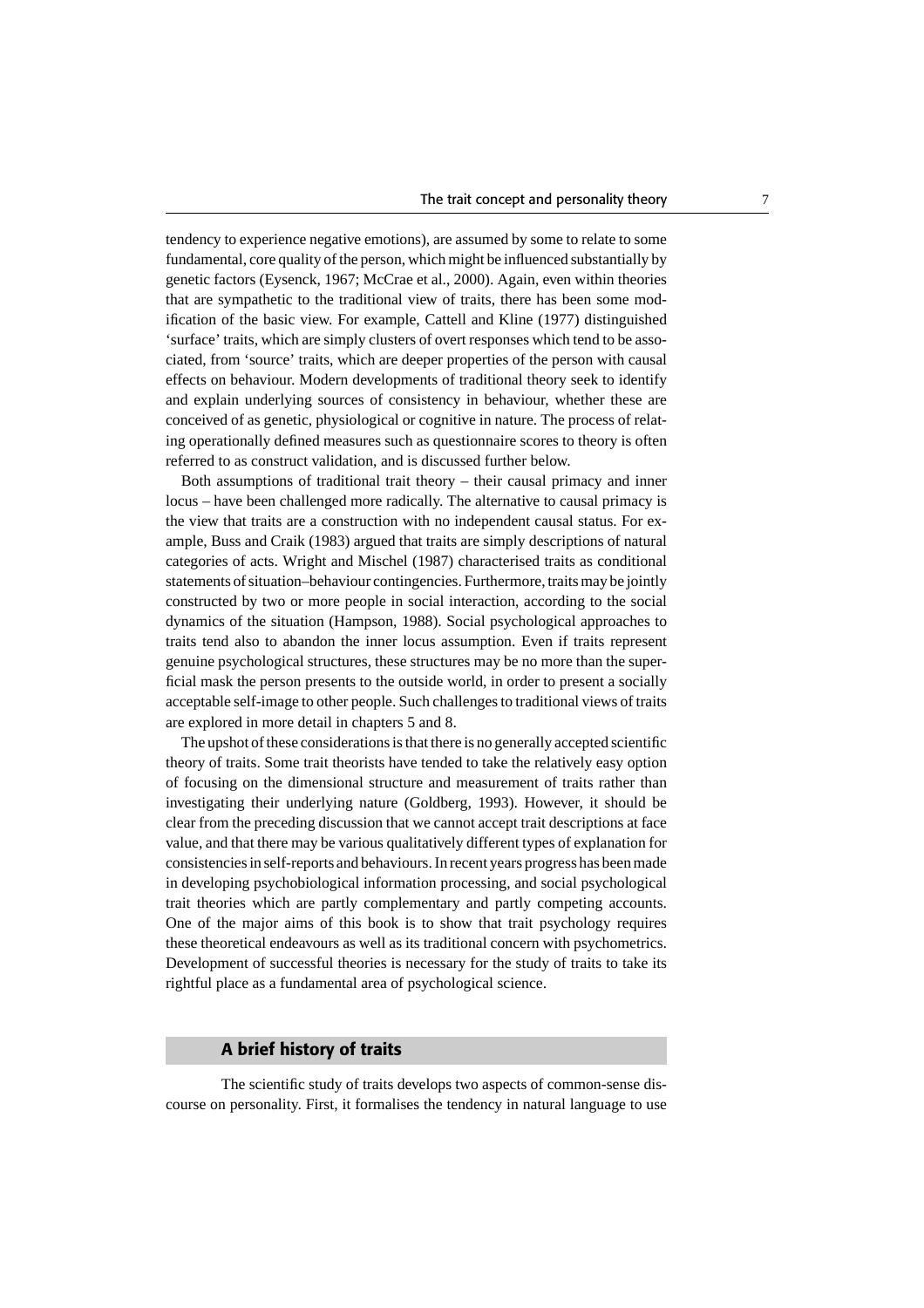trait descriptors of individuals. Second, it formalises the popular awareness that there are generalities of personality, such that individuals of a similar disposition may be grouped together. This tendency is seen in folk psychology: astrology has twelve personality-based sun signs, and there is a Chinese custom of ascribing certain aspects of personality to the year in which a person was born; for instance, those born in the years of the cow are said to be conscientious and hardworking. Traits emerged from folk psychology and medicine, and from natural language. The history of traits is a story which may be told in various ways: through tracing the counterparts to extraversion and neuroticism identified in different epochs (Eysenck and Eysenck, 1969; Eysenck, 1981), or through emphasising the evolution of the currently dominant five factor model of personality (Goldberg, 1993). We confine ourselves to highlighting three aspects of the history of traits: the influence of classical thinking, the earliest scientific work on traits, and the emergence of current models of personality.

#### **The four humours**

Amongst the earliest progenitors of present-day trait theories, apart from Aristotle and Theophrastus, were Hippocrates (ca. 460–377 BC) and Galen of Pergamum (AD 130–200) (Stelmack and Stalikas, 1991). The Hippocratic conception of the aetiology of physical illnesses was based upon the theory of humours, or bodily fluids, notably blood, phlegm, black bile and yellow bile. It was in the writings of Galen, a Greek physician, that the humours became the bases of temperaments. Galen's temperamental terms, melancholic (tending towards low mood), choleric (tending toward anger), phlegmatic (tending towards stolid calmness) and sanguine (tending towards optimism and confidence), survive in today's English. When the humours were blended in a balanced fashion, an optimal temperament resulted:

> in his soul he is in the middle of boldness and timidity, of negligence and impertinence, of compassion and envy. He is cheerful, affectionate, charitable and prudent. (Stelmack and Stalikas, 1991, p. 259)

Imbalance led to physical illness, but also to mental disturbance. For example, the melancholic temperament, associated with feelings of depression and anxiety, resulted from an excess of black bile. In the seventeenth century, Burton's (1837; originally published 1621) description of the melancholic character has some resemblance to the high neuroticism scorer on a present-day personality questionnaire,

> that which is a flea-biting to one causeth unsufferable torment to another; and which one by his singular moderation and well-composed carriage can happily overcome, a second is no whit able to sustain; but, upon every small occasion of misconceived abuse, injury, grief, disgrace, loss, cross, rumour etc. (if solitary,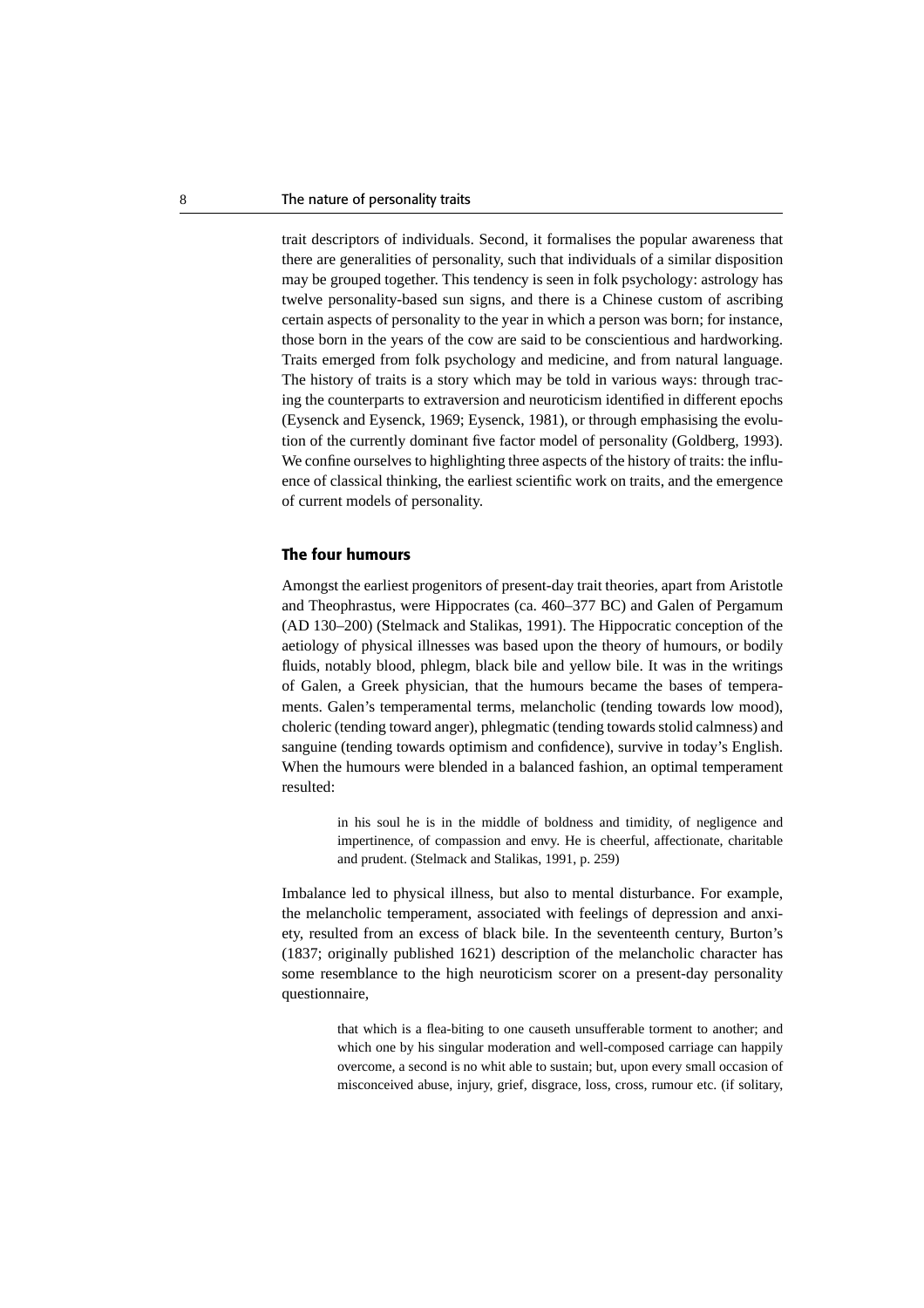or idle) yields so far to passion, that his complexion is altered, his digestion hindred, his sleep gone, his spirits obscured, and his heart heavy, his hypocondries misaffected; wind, crudity, on a sudden overtake him, and he himself overcome with melancholy. (vol. 1, p. 140)

The humoral terms exist today merely as descriptive metaphors. Their aetiological significance did not long outlast the Middle Ages. Immanuel Kant recast the four humoral temperaments along the dimensions of 'feeling' and 'activity' to yield a typology of four simple temperaments that emphasised their psychological nature. The humoral terms also appear in the writings of the father of modern psychology, Wilhelm Wundt. Wundt described the four temperamental types in terms of two dimensions: strong–weak emotions versus changeable–unchangeable activity. The relationships between the humoral terms and the schemes of temperament classification devised by Kant and Wundt are shown in figure 1.1. Stelmack and Stalikas (1991) described the relationship between these schemes and the present-day dimensions of neuroticism and extraversion as 'uncanny'. However,



**Figure 1.1** Humoral schemes of temperament proposed by (a) Kant and (b) Wundt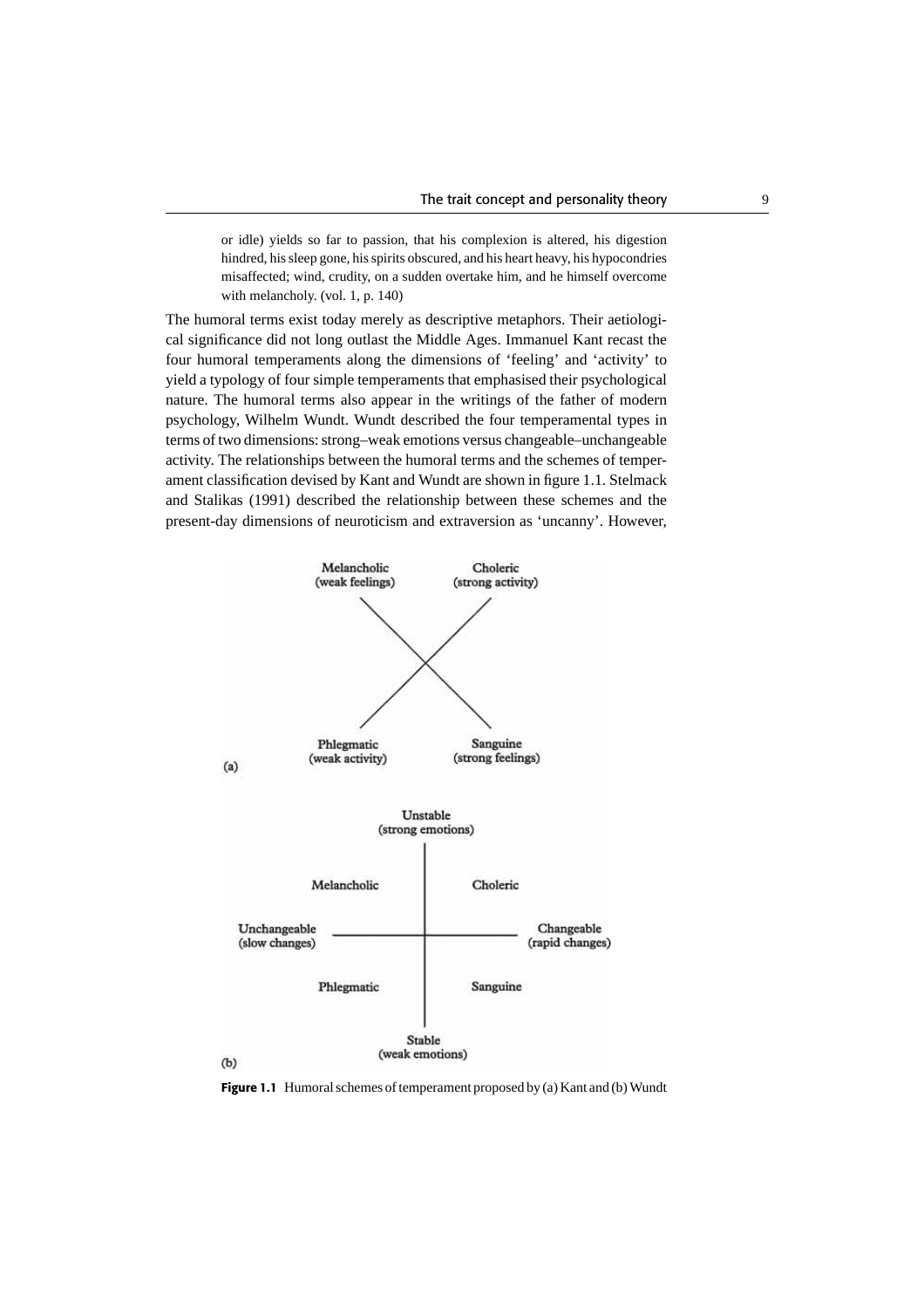any veracity they have is owed to shrewd psychological observation and not the classical theory of the humours.

#### **Beginnings of the science of traits**

Three ingredients were required for the initiation of scientific research on traits: systematic data collection, statistical techniques for data analysis, and development of testable theories. These prerequisites became available around the beginning of the twentieth century. Of key importance were the new techniques of correlation and, somewhat later, factor analysis (Gorsuch, 1983). Before the introduction of factor analysis there was no objective method for reducing the huge numbers of trait terms to a manageable number of broad dimensions. Thurstone's (1947) introduction of multiple factor analysis proved particularly influential, and the systematic use of factor analysis began the modern research era in personality.

#### **The first empirical studies**

The raw materials, or stimuli, for some early researchers were gathered from the dictionary. Sir Francis Galton (1884) was prescient in hypothesising that individual differences in personality might be represented in natural language terms, and trawling Roget's Thesaurus for character-descriptive terms. This was later dubbed the 'lexical hypothesis', for which De Raad (2000) provides a history. Pioneers of empirical personality research included the Dutch psychologists Heymans and Wiersma who, in a series of papers between 1906 and 1909, obtained ratings of character for large numbers of subjects and attempted to reduce these to smaller numbers of factors or dimensions. They employed a statistical method that was conceptually related to factor analysis, though much more crude, and obtained three factors. Eysenck (1970) identified the first dimension with emotionality, and the other two with introversion–extraversion.

After Spearman's (1904) epoch-making study of mental ability, in which he discovered general intelligence and introduced an embryonic form of factor analysis, similar techniques were used under his supervision to analyse character. Webb (1915) collected detailed ratings of mental qualities on 194 students at a teacher training college and 140 younger schoolboys. The individual rating items were collected under the headings of intellect, emotions, sociality, activity, and self qualities. Webb used such statistical techniques as were available to deduce that, after general intelligence had been extracted, a second general factor of character could be identified. This second factor was called 'persistence of motives' or 'will'. There are many aspects of Webb's study which make it a good source of data: the subject sample was large, the ratings were performed consistently, by more than one rater, for each subject over an extended period of time, and the range of personality qualities assessed was broad. As a result, it has been re-analysed at intervals since its publication: these re-analyses are documented by Eysenck (1970). A comprehensive re-analysis showed that five or six factors existed in Webb's data,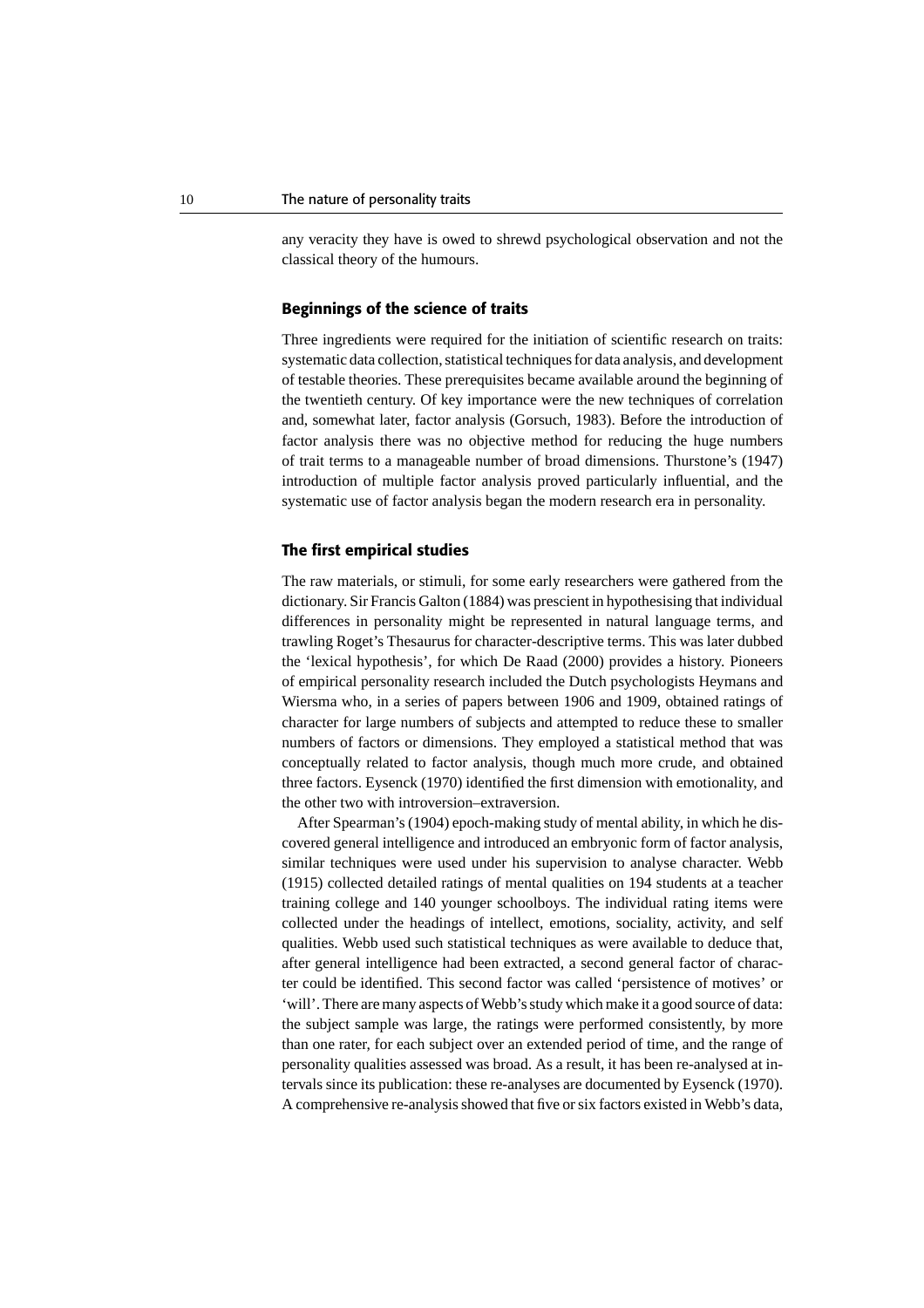and trait researchers consider them to be very similar to modern dimensions of personality (Deary, 1996).

#### **The beginnings of trait theory**

In addition to minimally adequate statistical procedures for dealing with traits, and some conception of where to begin to search for trait stimuli, there was a contemporaneous theoretical development of trait psychology. In part, this theoretical development was driven by an awareness of the fact that trait psychology was perforce beginning with commonsense terms in everyday use. Allport (1937) commented that:

> To use trait terms, but to use them cautiously, is, then, our lot. Nor need we fear them simply because they bear the age-long sanction of common sense.

Carr and Kingsbury's article from 1938 addressed many core issues of trait psychology at a conceptual level. They emphasised the predictive nature of traits, i.e., knowing the traits of an individual was predictive of that person's likely future behaviour. Moreover, they articulated the notion that traits were not directly observable – traits may only be inferred from behaviour. This continues to be the view of prominent trait theorists. For example, McCrae et al. (2000, p. 175) stated,

> Traits cannot be directly observed, but rather must be inferred from patterns of behaviour and experience that are known to be valid trait indicators.

Carr and Kingsbury emphasised the need for trait scales in order to compare individuals on a given characteristic. They lamented the blind progress of trait psychology and its lack of 'principles of orientation in reference to the concept'. This last continued to be one of the most contentious issues in the theory of traits (Pervin, 1994). One of their closing comments is ironic when one reflects on the pre-eminence of the dimensions of neuroticism (emotional stability) and introversion–extraversion today,

> We may note that abnormal and clinical psychology have evinced no interest in the popular traits, but have developed a new set of traits that are supposed to possess a distinctive value for their purposes. We refer to such traits as introversion and extraversion, submission and ascendancy, emotional stability, mal-adjustment, and integration. Perhaps a systematic psychology should likewise be concerned with the development and study of a set of new traits that are relevant to its purposes.

Perhaps the most comprehensive contribution to the conceptual development of trait psychology, and of personality psychology more generally, is Allport's (1937) book, *Personality: a Psychological Interpretation*. Much of present-day trait psychology may be considered as empirical footnotes to Allport's chapters 9–12, where he laid out the tasks for, and difficulties facing, the personality psychologist.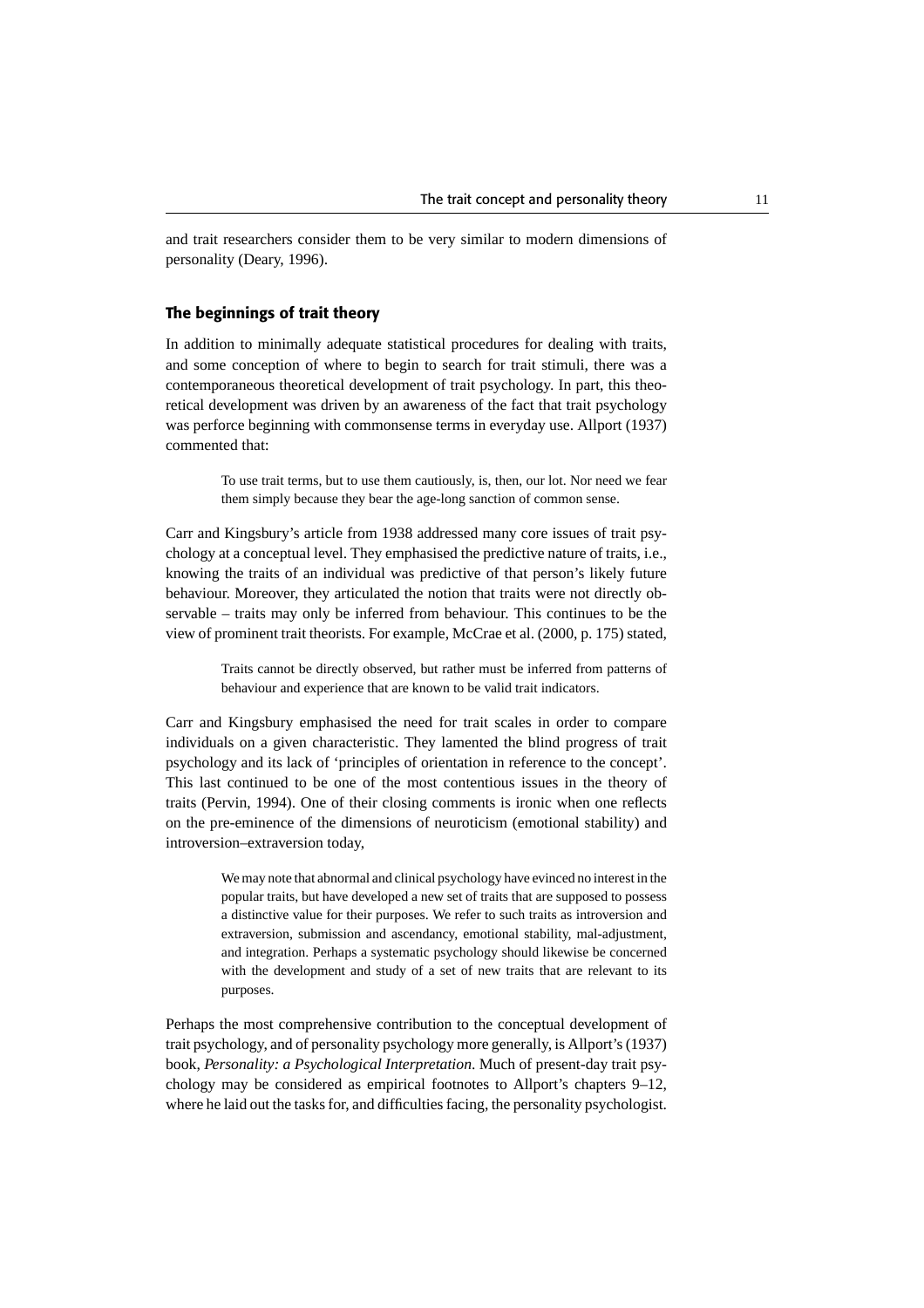Allport's resounding 'Resume of the Doctrine of Traits' began with the famous sentence,

> In everyday life, no one, not even a psychologist, doubts that underlying the conduct of a mature person there are characteristic dispositions or traits.

In addition to the common traits that are emphasised in the present book (indicative of the nomothetic approach), Allport also emphasised those traits which are more specific to individuals and that are not prone to distribute normally in the population (indicating that an idiographic approach is necessary also). Allport's account of traits was able to embrace many disparate approaches. Thus, in addition to accommodating differential psychologists, his overall definition of traits moved Murray (1938) to indicate that his 'needs' – identified by a depth psychology approach using biographical interviews and projective tests – could also be conceptualised as traits, such as need for achievement (*n*Ach).

#### **Psychometric approaches to identifying personality dimensions**

#### **Questionnaire construction and psychometrics**

Contemporary views of traits are intimately related to the processes of measurement and assessment necessary to identify basic personality dimensions. Typically, the trait researcher has some hypothesis about the number and nature of the principal dimensions, and designs a questionnaire to measure them. Subsequent work investigates how useful a measuring device the questionnaire actually is, and modifies the questionnaire items in response to any shortcomings detected.

The initial development of a satisfactory questionnaire for measuring traits is not easy. Care must be taken in the composition of items: they must be easily understood and unambiguous, applicable to all respondents, and unlikely to cause offence (see Angleitner and Wiggins, 1986). There should also be some systematic sampling of the various expressions of the personality trait of interest. It is important also to check that items are not strongly contaminated by response sets or biases, such as social desirability, yea-saying or extreme responding (see also chapter 13). However carefully the questionnaire has been designed, it is still necessary to assess its adequacy formally, by application of psychometrics, the science of psychological measurement. Psychometrics provides statistical techniques which tell us how good a measuring tool a particular questionnaire is, just as we might assess the accuracy of a thermometer or balance in the physical sciences. The sophistication of modern techniques and the number-crunching power afforded by computers provide the contemporary researcher with powers of data analysis far beyond those envisaged by the pioneering trait researchers. Today's researcher is in some danger of becoming a sorcerer's apprentice though, as the increasing availability of powerful statistical packages raises the risk of misapplication and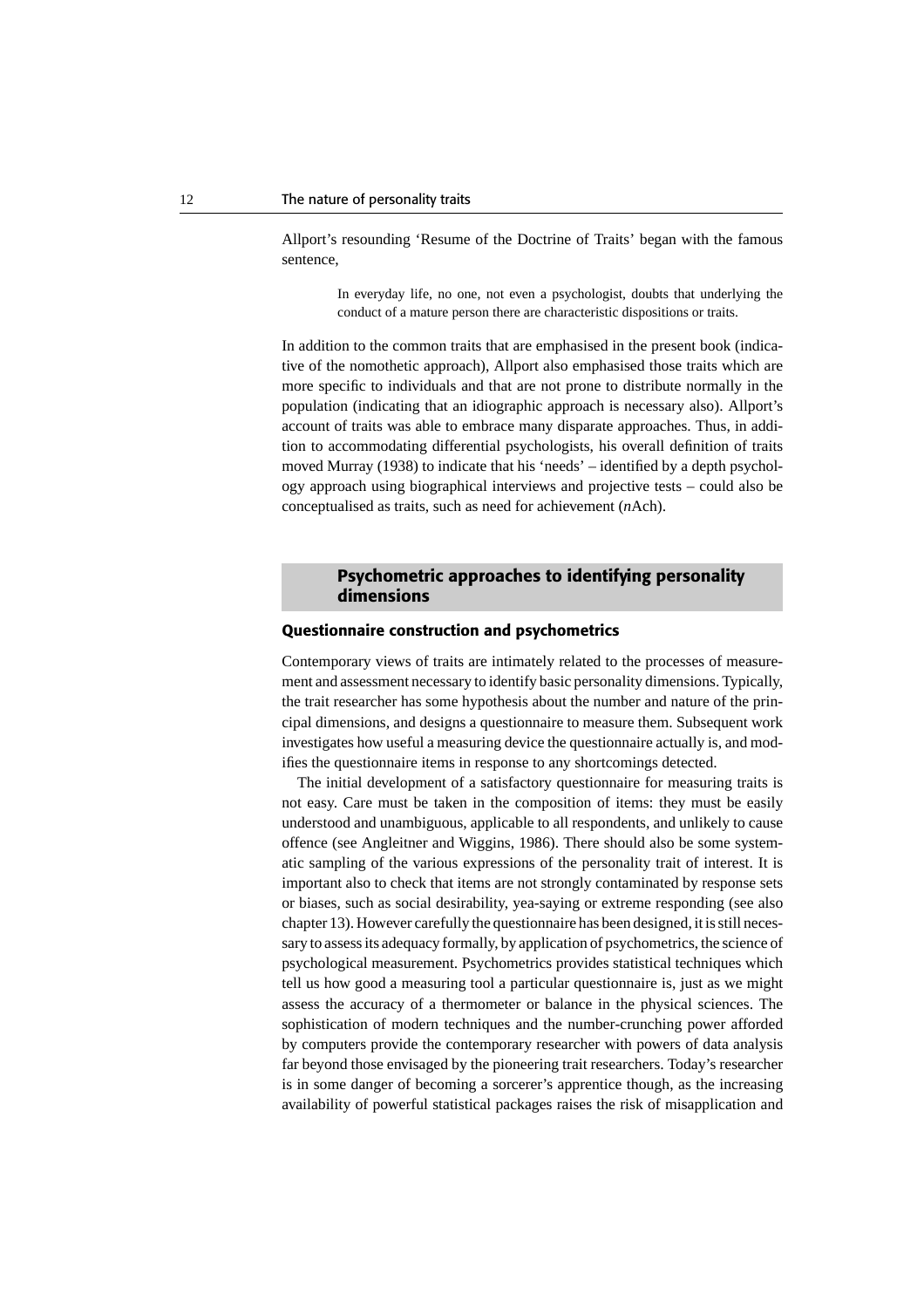abuse of statistics. Hence, understanding traits requires at least a rudimentary grasp of psychometrics. In this section, we provide a brief, non-technical overview of some of the key psychometric techniques applied to personality assessment. Of particular concern is factor analysis, because of its use in investigations of the fundamental structure of personality traits. For a more detailed review of psychometric statistics and personality measurement, Kline's (1993, 2000) accessible books are recommended. The reader should also note the importance of the Pearson correlation coefficient  $(r)$  in psychometrics. A thorough grasp of this statistic and its limitations is invaluable in understanding research on personality traits. Howell (2002) and Jensen (1980) offer good introductory accounts of Pearson's *r*.

#### **Psychometrics of single scales**

Any single trait scale must be satisfactory with respect to three essential criteria: *reliability*, *stability* and *validity* (for more detailed accounts, see Anastasi and Urbina, 1997; Cronbach, 1990; Jensen, 1980; and chapter 13).

*Reliability*. This refers to the accuracy with which the questionnaire measures a given quality. At this stage, we are not committing ourselves to specifying what that quality actually is. Reliability may be assessed by administering two alternative measures of the trait to a sample of subjects, and computing the correlation between them. If the correlation is high, the quality can be assessed consistently and the scale is reliable or *internally consistent.* If not, the two supposedly equivalent forms are not assessing the same quality, the scale is unreliable, and the items must be revised. The Cronbach alpha statistic is a widely used measure of reliability calculated from a single set of test items. It is, in effect, the correlation of the test with itself. In general, alpha tends to increase both as inter-item correlation increases, and as the number of items on the test increases.

*Stability*. Reliability should be distinguished from stability, which is the test– retest correlation of the scale over a given time interval. Personality is expected to change slowly as the person grows older, but it is expected that stabilities of trait measures will be fairly high over periods of a year or more. If we have a scale that is reliable, but has a low test–retest correlation, we may be assessing a mood or some other transient quality of the person, rather than a genuine trait.

*Validity*. The third essential quality for a personality questionnaire is validity: it must be shown that the measure actually does assess what it purports to assess. A scale may be reliable but not valid. For example, a fortune teller might use a highly consistent method for inferring a person's future from the lines on their palm, but the consistency of the technique would be no guarantee that the fortune teller's predictions were accurate. The most straightforward and convincing method for assessing validity is referred to as *criterion* or *predictive validity*. The trait measure is correlated with some independent index of a quality associated with the trait, as in the studies listed in table 1.2. Other external criteria frequently used in personality research include measures of job performance and behaviour, psychophysiological functioning and clinical abnormality. Establishing predictive validity is important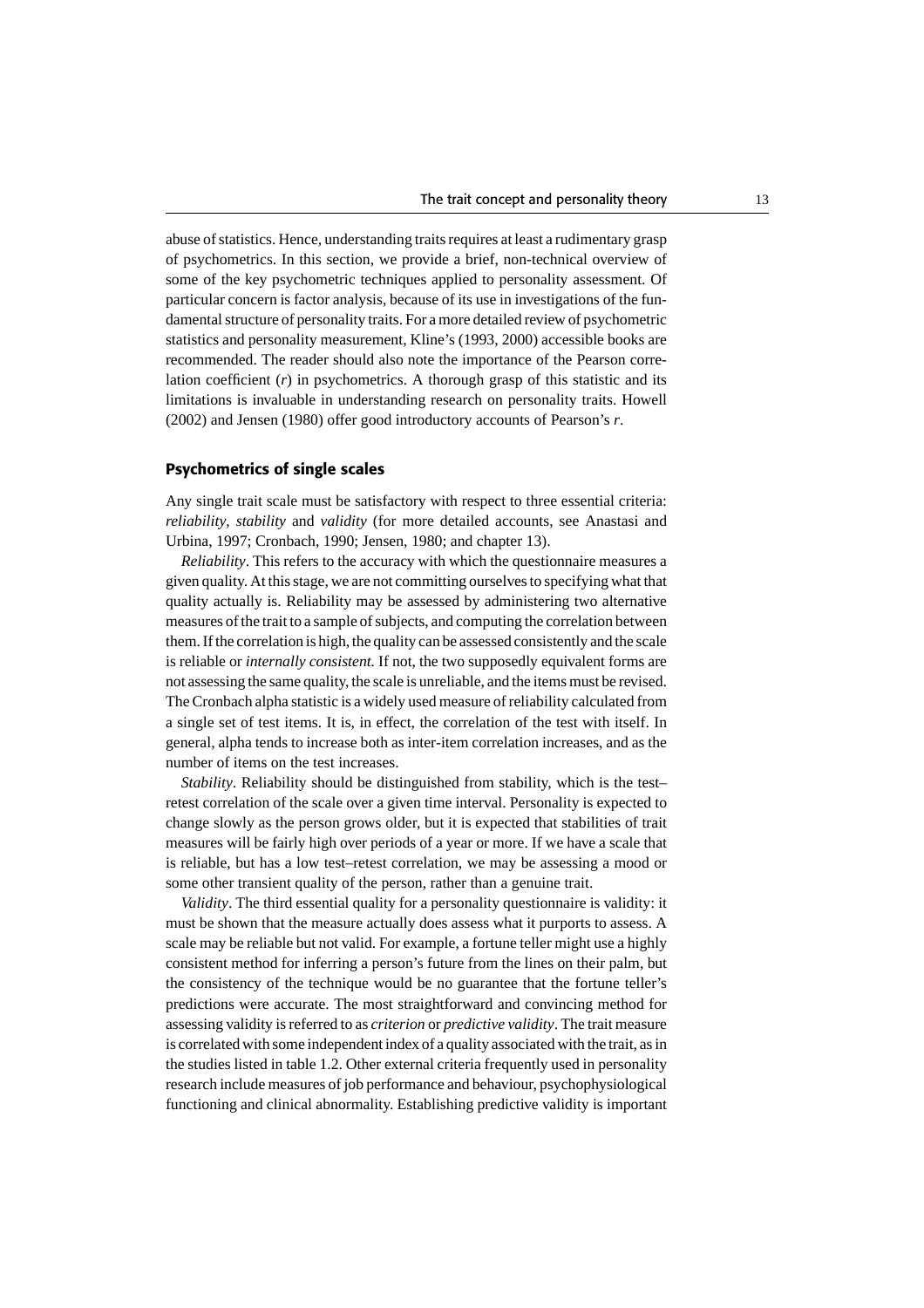in the early part of questionnaire development and in applied settings. However, the ultimate goal of theory-driven trait research is to establish *construct validity.* The essence of construct validity is that correlations between the trait and external criteria are predicted in advance from an adequate scientific theory, rather than from common sense or a superficial analysis of trait characteristics. For example, we could use a psychobiological theory of personality to predict how a particular trait should correlate with measures of autonomic functioning, such as heart rate. Construct validity arises out of the total web of empirical data and theoretical analysis which builds up around a trait, sometimes referred to as its *nomological network* (Eysenck, 1981). The difficulties of construct validity are those of establishing scientific truth. Even 'good' theories are never fully satisfactory, and require periodic modification of hypotheses and concepts as new research findings are obtained (see Lakatos, 1976). Hence, construct validity is always somewhat provisional, and may be reduced or enhanced by fresh research. There are various other forms of validity, but they are of less importance than predictive and construct validity.

#### **Psychometrics of multiple traits: factor analysis**

The methods just described may be used to obtain a satisfactory scale for measuring a single trait, such as extraversion or agreeableness. However, we cannot arrive at a satisfactory model of personality simply by accumulating different traits. Inevitably, some of the traits will be positively correlated, and it will be uncertain whether the traits concerned are genuinely distinct, or simply different aspects of some unitary trait. The technique most widely used for the simultaneous identification of multiple traits is factor analysis, described in more detail by Gorsuch (1983) and, in a text for beginners, by Kline (1994). The input to a factor analysis is the matrix representing all possible correlations between the various items making up a questionnaire or questionnaires. The aim is to simplify the correlation matrix, by identifying one or more underlying dimensions or factors which account for most of the variation in individuals' item scores. Factors are defined by the individual items which correlate with or 'load' on them.

Let us look at an example of a simple factor-analysis, using trait data taken from a study by Matthews and Oddy (1993). One thousand and ten people working in British business occupations rated themselves on a set of personality-descriptive adjectives. Table 1.3 shows the correlation matrix for ratings on twelve of these adjectives, divided into three sets. Each set of four adjectives was thought to relate to a different broad personality trait: Conscientiousness, Agreeableness and Intellectance (self-rated intelligence and intellectual interest). The pattern of correlations seems to accord with this expectation. For example, correlations between the four conscientiousness items are moderately large, ranging from 0.35 to 0.54. Correlations between the conscientiousness items and the other adjectives are considerably smaller, ranging from 0.01 to 0.25. That is, if a person is hardworking, it is likely that they are also industrious, conscientious and meticulous, but we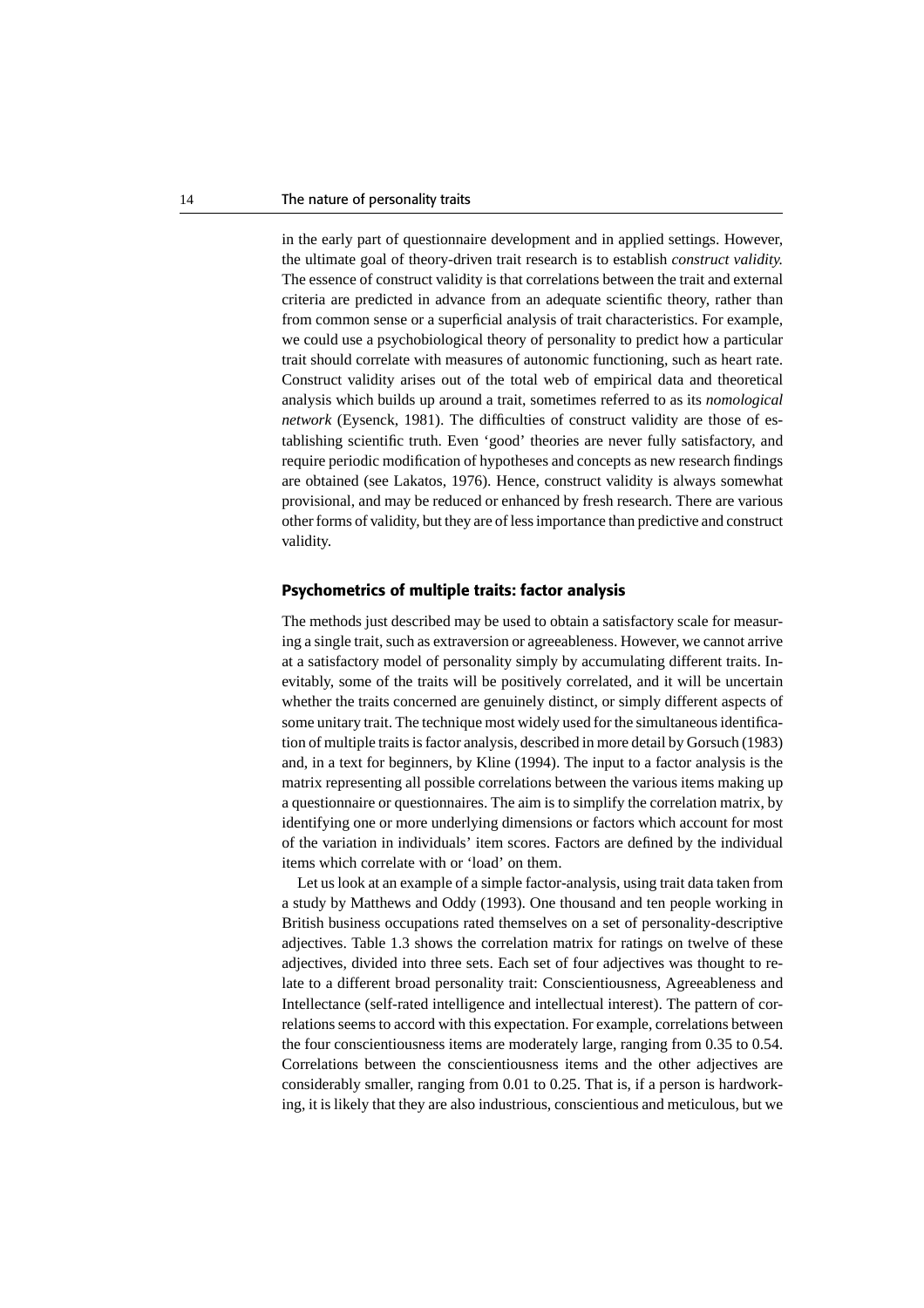| Trait adjective  | 1    | 2    | 3    | $\overline{4}$ | 5    | 6       | 7    | 8       | 9    | 10   | 11   | 12   |
|------------------|------|------|------|----------------|------|---------|------|---------|------|------|------|------|
| 1 Hardworking    | 1.00 |      |      |                |      |         |      |         |      |      |      |      |
| 2 Industrious    | 0.54 | 1.00 |      |                |      |         |      |         |      |      |      |      |
| 3 Conscientious  | 0.47 | 0.47 | 1.00 |                |      |         |      |         |      |      |      |      |
| 4 Meticulous     | 0.38 | 0.35 | 0.41 | 1.00           |      |         |      |         |      |      |      |      |
| 5 Compassionate  | 0.24 | 0.12 | 0.21 | 0.16           | 1.00 |         |      |         |      |      |      |      |
| 6 Tender-hearted | 0.16 | 0.06 | 0.17 | 0.14           | 0.59 | 1.00    |      |         |      |      |      |      |
| 7 Loving         | 0.21 | 0.12 | 0.19 | 0.15           | 0.42 | 0.51    | 1.00 |         |      |      |      |      |
| 8 Mild           | 0.08 | 0.01 | 0.10 | 0.14           | 0.24 | 0.40    | 0.25 | 1.00    |      |      |      |      |
| 9 Brainy         | 0.15 | 0.20 | 0.12 | 0.12           | 0.08 | 0.09    | 0.10 | $-0.06$ | 1.00 |      |      |      |
| 10 Knowledgeable | 0.19 | 0.25 | 0.18 | 0.12           | 0.05 | 0.01    | 0.07 | 0.01    | 0.45 | 1.00 |      |      |
| 11 Wise          | 0.22 | 0.21 | 0.25 | 0.22           | 0.14 | 0.13    | 0.15 | 0.07    | 0.38 | 0.38 | 1.00 |      |
| 12 Intelligent   | 0.14 | 0.21 | 0.17 | 0.09           | 0.03 | $-0.00$ | 0.10 | $-0.13$ | 0.62 | 0.48 | 0.39 | 1.00 |

**Table 1.3** *Correlations between trait descriptive adjectives thought to relate to conscientiousness, agreeableness and intellectance (n* = *1,010)*

*Source* Matthews and Oddy, 1993

cannot predict whether they will also be agreeable or intellectual. Intuitively, we might say that there is an underlying dimension of conscientiousness, associated with all four related adjectives, together with distinct dimensions of agreeableness and intellectance. Factor analysis aims to show whether such intuitions are actually in agreement with the data, by re-describing the data in terms of hypothetical underlying constructs or factors. Its end-point is a listing of the correlations between each factor and each of the initial variables. Hence, if there is a 'conscientiousness' factor it should correlate with each of the four conscientiousness items, but it should be largely uncorrelated with the remaining items.

Table 1.4 shows the factor matrix obtained following extraction of three factors. The first factor is defined mainly by the intellectance items, the second by the conscientiousness items, and the third by the agreeableness items. We can now describe individuals' personalities in terms of three dimensions rather than twelve. (For the knowledgeable reader, we have run a principal components analysis, followed by varimax rotation. Note that there is a technical difference between 'factor analysis' and 'principal components analysis', which is not important in the present context.) Techniques exist for calculating factor scores that would describe any individual's intellectance, conscientiousness and agreeableness. Together, the three factors explain 59% of the variance in the original correlation matrix. This considerable gain in economy of description is bought at a moderate cost in loss of information about individual item responses. The assumption of factor analysis is that the information discarded is trivial, largely error and item-specific variance.

In a non-technical exposition of this kind, we cannot adequately explain the actual computation of the factor matrix (see Jensen, 1980; and Kline, 1993, 1994 for more detailed but accessible accounts). In brief, there are two stages to the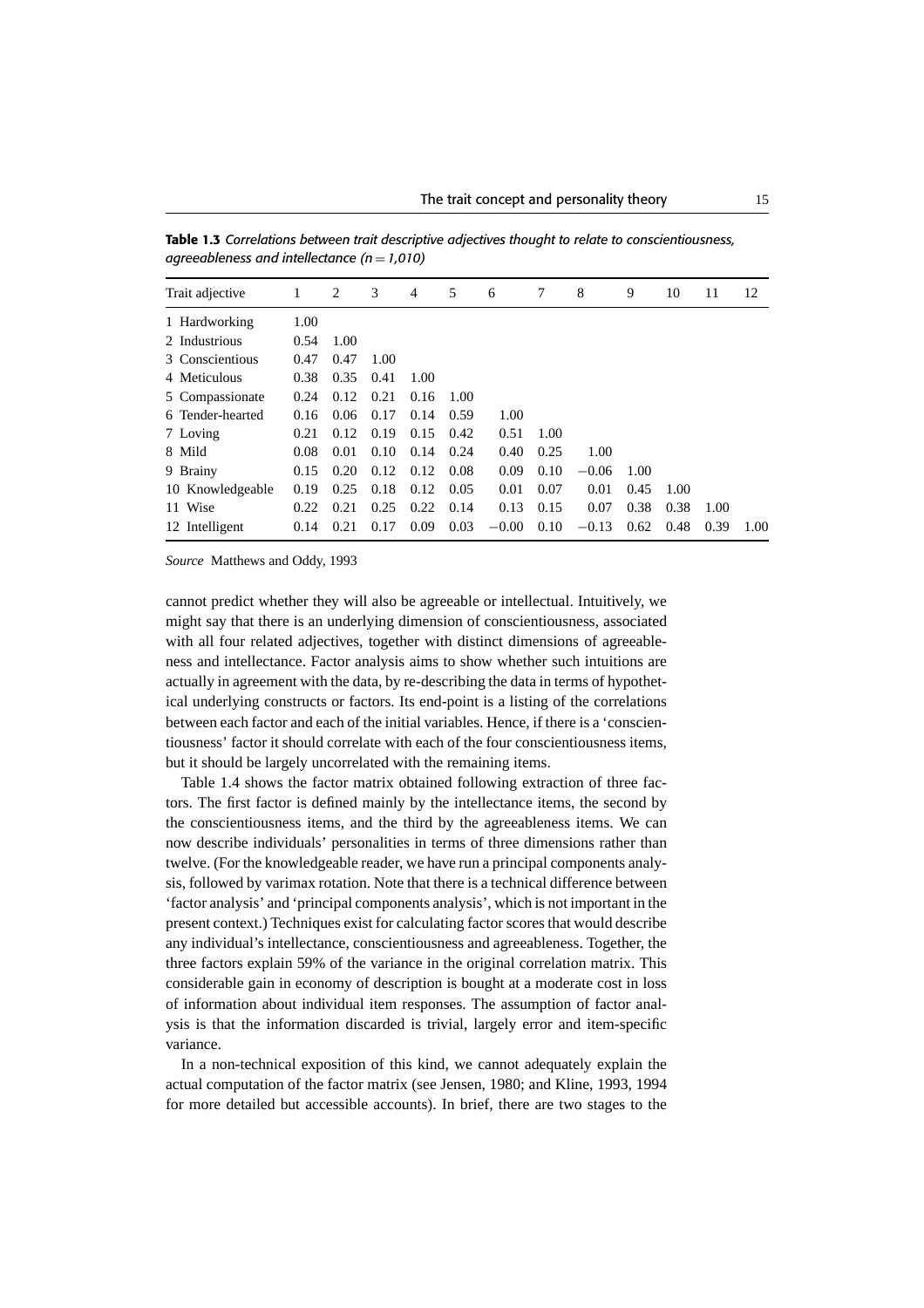|                | Factor 1 | Factor 2 | Factor 3 |
|----------------|----------|----------|----------|
| Hardworking    | 0.12     | 0.77     | 0.14     |
| Industrious    | 0.19     | 0.78     | $-0.03$  |
| Conscientious  | 0.11     | 0.76     | 0.14     |
| Meticulous     | 0.05     | 0.68     | 0.13     |
| Compassionate  | 0.07     | 0.15     | 0.76     |
| Tender-hearted | 0.04     | 0.05     | 0.86     |
| Loving         | 0.13     | 0.12     | 0.71     |
| Mild           | $-0.12$  | 0.05     | 0.60     |
| <b>Brainy</b>  | 0.82     | 0.04     | 0.03     |
| Knowledgeable  | 0.73     | 0.15     | $-0.02$  |
| Wise           | 0.62     | 0.21     | 0.15     |
| Intelligent    | 0.84     | 0.07     | $-0.06$  |

**Table 1.4** *Factor solution obtained from correlational data of table 1.3*

*Note* Factor solution obtained from principal components analysis, followed by varimax rotation

analysis, each of which produces a factor solution. The second-stage solution (shown in table 1.4) is usually preferred to the first-stage solution (not shown). At the first stage, the general principle is that the first factor extracted explains as much of the variation in data as possible. For the correlations shown in table 1.3, the first factor explains 28% of the variance. The next factor extracted then explains as much as possible of the remaining variance: 18% in the example. Subsequent factors are extracted on the same basis, with the third factor extracted from the table 1.3 data explaining 13% of the variance. In personality research, the principle of grabbing as much variance as possible for each successive factor does not usually give psychologically meaningful results. (The position is different in research on ability tests, where the first factor is typically an approximation to *g* or general intelligence.) The second stage of the analysis capitalises on the fact that there is an infinite number of mathematically equivalent factor matrices which may be extracted from a given correlation matrix. We can recompute the factor matrix to explain exactly the same amount of variance using different values for the factor loadings. This re-computation is referred to as rotation, because it can be illustrated geometrically (e.g., Kline, 1993, chapter 8). The principle used to guide rotation is that of simple structure, the assumption that the most meaningful factor solution is the one for which factor interpretation is most clearcut. The various methods of rotation aim to maximise the number of loadings which are either 1.0 or 0.0, so we can say unequivocally whether or not a given variable is associated with a given factor. The factor matrix shown in table 1.4 has been rotated, and approximates to simple structure: large loadings are all 0.60 or more, whereas small loadings do not exceed 0.21. Rotation re-assigns variance across factors more evenly: the three factors shown in table 1.4 explain 20%, 20% and 19% of the variance, respectively.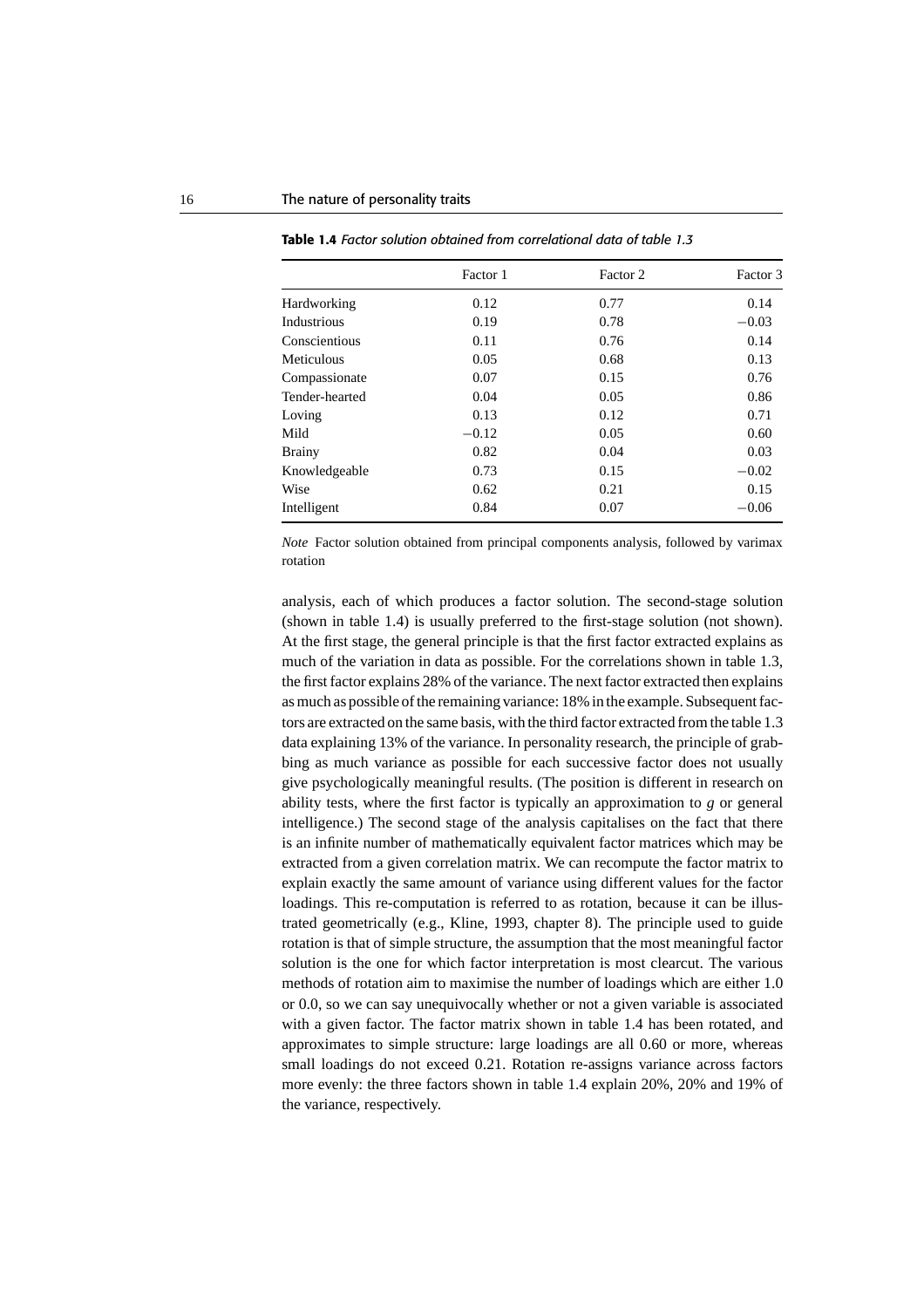#### **Limitations of factor analysis**

No factor analysis should ever be accepted uncritically. Three questions should always be asked. The first is whether the data are actually suitable for factor analysis. Since the technique is based on Pearson correlation, its validity depends on whether the original correlations are satisfactory. For example, correlation does not represent non-linear relationships validly, and correlations will be reduced if measures are unreliable or if the range of variable scores is restricted (Jensen, 1980). It is important that there are sufficient items which relate to or 'mark' each hypothesised personality dimension. Factor analysis also requires large sample sizes, particularly when there are many items and when loadings of items on factors are expected to be small.

The second question is how much the results depend on the particular methods of analysis used. Factor analysis should really be seen as a family of related techniques, and the exact choice of method may profoundly influence the eventual solution. In the example of factor analysis described previously, the 'orthogonal' rotation that was used forced the factors to be independent, that is, uncorrelated. However, we could also have chosen an 'oblique' rotation that allowed the factors to be correlated if that gave better simple structure. Another key choice is the number of factors extracted (Zwick and Velicer, 1986). There is a number of rules for deciding how many factors should be extracted from a set of items, but none is definitive.

The third, and most difficult, question is what the results actually mean. Critics of factor analysis point out that the mathematical equivalence of alternative factor solutions make all of them suspect. This criticism is probably overstated. As we shall see, use of the simple structure criterion for rotation has led to real progress in identifying scientifically useful personality measures. The essential point is that factor analysis does no more than indicate structural relationships among sets of variables. Construct validity must be established for factorial dimensions just as it must for single scales, by relating factorial measures to external criteria, and developing a testable scientific theory.

#### **Further techniques of factor analysis**

The techniques discussed so far are *exploratory*: the researcher relies on simple structure or some other theory-neutral, empirical criterion to determine the eventual factor solution rather than any hypothesised target solution. Thus, exploratory factor analysis can only suggest hypotheses. A newer approach, *confirmatory factor analysis* (Jöreskog, 1973), allows hypothesis testing, because the pattern of factor loadings for a given set of items tested on a subject sample is specified in advance. The factor analysis calculates the factor solution which is closest to the hypothesised factor matrix, and computes the goodness of fit between actual and hypothesised matrices. The researcher can then gauge whether or not the data provide an acceptable fit to the initial hypothesis. Confirmatory factor analysis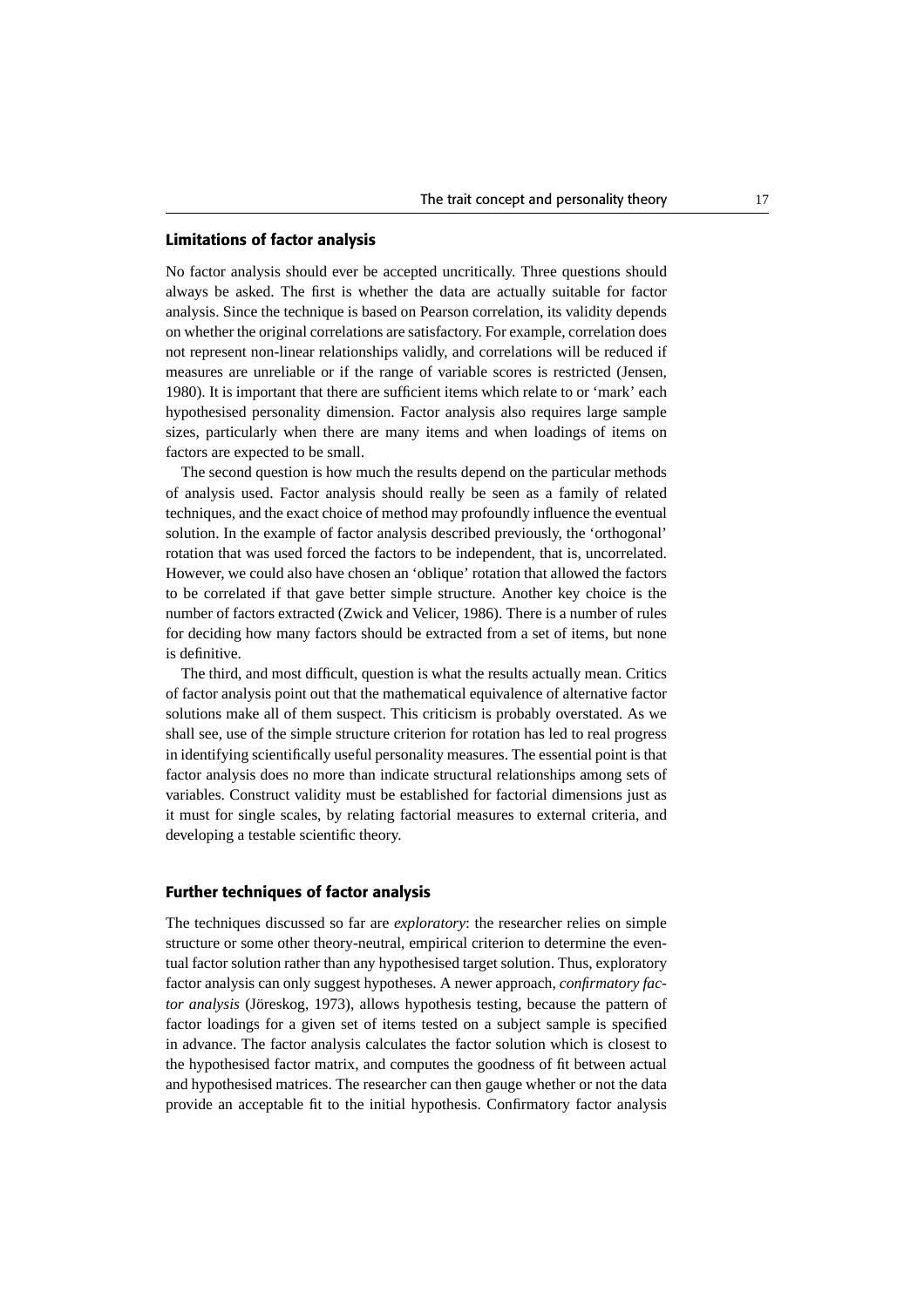is part of a larger group of techniques known as *structural modelling* (Bentler, 1995; Byrne, 2000). The researcher may specify any set of relationships between directly observed variables, and unmeasured or latent factors, and test whether the hypothetical model fits the data. Unlike conventional factor analysis, structural modelling may formally test for fit among competing models, so it is particularly useful for establishing construct validity.

If the investigator chooses an oblique rotation, which allows derived personality factors to be correlated, an intriguing possibility arises. If the factors are in fact correlated, we can run a further factor analysis of the correlations between the factors themselves. This second factor analysis will then identify *second-order* or secondary factors. For example, in cognitive ability research the initial factor analysis of test scores often gives us a set of 'primary' abilities, such as verbal, mathematical and spatial abilities, which are all positively intercorrelated. Factoring the correlations between these somewhat specific abilities then defines broader, higher-order ability factors, such as general intelligence or *g*. Similarly, in personality research, we may obtain secondary, or broader, personality factors by factoring correlated primary, or narrower, personality trait measures. In the next section of this chapter, we review attempts to establish a comprehensive set of primary trait dimensions, which could be used to provide a detailed description of an individual's personality. In the following section, we look at efforts to describe personality in terms of secondary traits such as extraversion and neuroticism.

#### **Primary factors of personality: the 16PF and other questionnaires**

#### **The Sixteen Personality Factor Questionnaire (16PF)**

Discussion of primary traits must begin with the work of Raymond B. Cattell. The Cattellian project is one of the most ambitious ever undertaken in psychology. It seeks to explain individual differences in every area of life from psychometrically sound measures of ability, motivation, personality and mood. Massive quantities of data have been generated by this enterprise (see, e.g., Cattell, 1971; Cattell and Kline, 1977), along with several widely used questionnaires and tests. Cattell (e.g., 1946) began his personality research with the lexicon of traitdescriptive words, but shifted the main focus of his work to questionnaire items early in his research career. He eventually identified twenty-three fundamental primary factors, one of which is an ability factor, general intelligence. The sixteen most robust of these dimensions are measured by the Sixteen Personality Factor Questionnaire (16PF: Cattell, Eber and Tatsuoka, 1970), which has been extensively used in research and applied settings over several decades. Cattell et al.'s (1970) version of the 16PF became a standard personality measure, but attracted a number of psychometric criticisms. Internal consistencies of some of the scales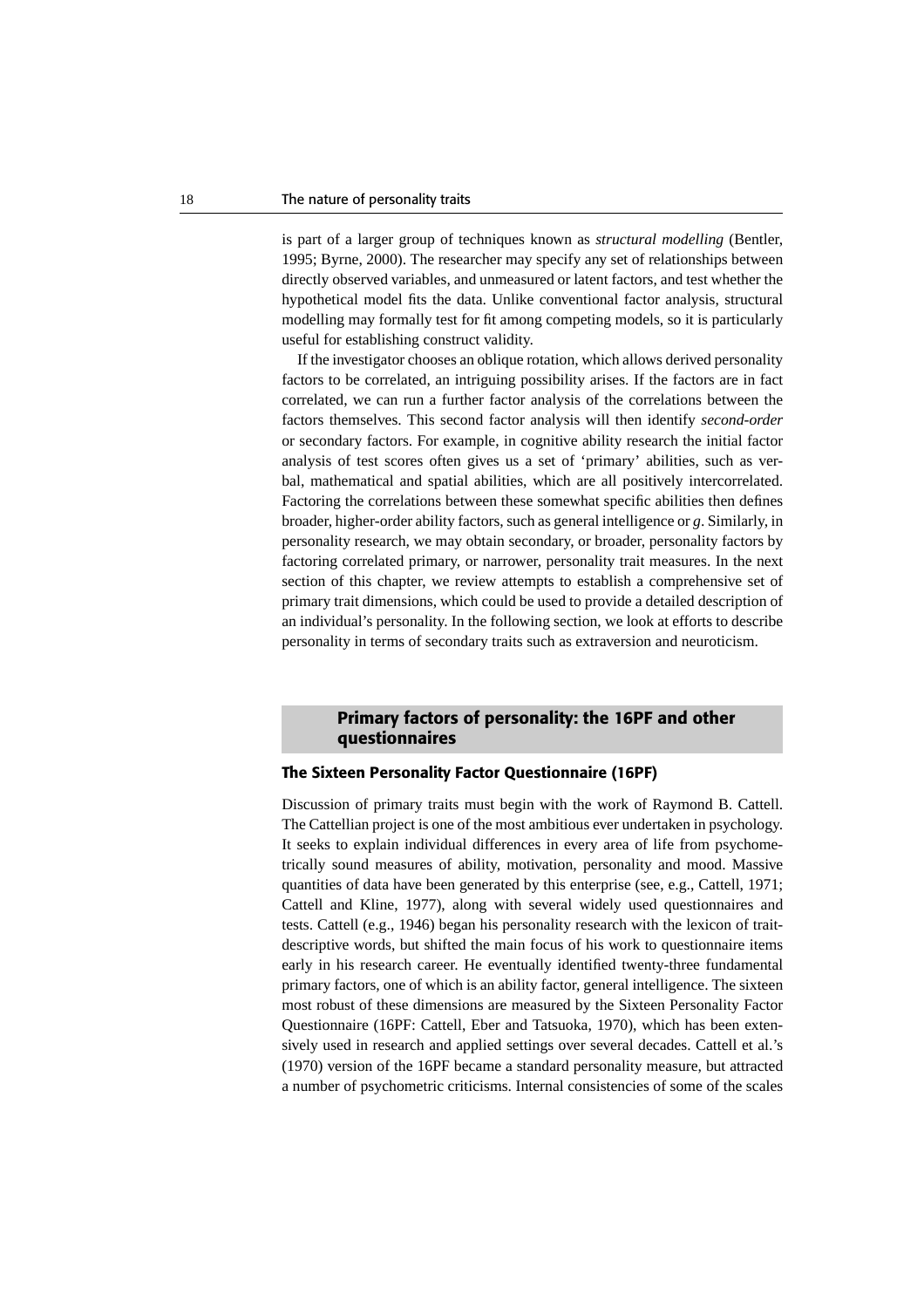were low, and several investigators (e.g., Barrett and Kline, 1982; Matthews, 1989) were unable to recover the Cattellian primary factors from factor analysis of the 16PF.

The latest version of the 16PF, the 16PF5 (Conn and Rieke, 1994), features improved internal consistency, with a mean Cronbach alpha for the sixteen scales of 0.74, although some alphas remain relatively modest (less than 0.70). However, internal consistency may have been increased at the cost of loss of comparability with previous 16PF versions. 51 per cent of the 16PF5 items are new or substantially revised, and correlations between equivalent scales on the 16PF5 and the previous version of the 16PF (Cattell et al., 1970) are small or modest in most cases (less than 0.6 for eleven scales, and less than 0.4 for four scales). The 16PF has a hierarchical factor structure, such that secondary factors may be derived from the intercorrelations of the sixteen primary factors (Chernyshenko, Stark and Chan, 2001). As we shall see subsequently, there is some correspondence between the 16PF secondaries and the personality factors of the five factor model, sometimes called the Big Five. Table 1.5 provides descriptions of the 16PF scales, together with examples of historical and literary figures who exemplify the qualities assessed. These should not be taken too seriously, in the absence of actual questionnaire data. The table also gives 16PF5 alpha coefficients. Note that in this and subsequent tables we adopt the common convention of omitting the decimal point from reliability and correlation coefficients.

Extensive evidence on the predictive validity of the various versions of the 16PF has been obtained. We provide two examples here. Barton, Dielman and Cattell (1971) found significant correlations between several 16PF primary scales and achievement in various school subjects. The high achiever at this level of education is outgoing  $(A+)$ , conscientious  $(G+)$ , venturesome  $(H+)$ , self-assured  $(O-)$ , and self-controlled  $(Q3+)$ . None of the personality traits predicts achievement as much as intelligence (B) does, but other, similar research (Cattell and Butcher, 1968) shows that personality predicts achievement even when intelligence is statistically controlled. Figure 1.2 shows mean levels of the traits for three occupational groups, which differ as we might expect. Note the social reserve of physicists (low A and H), the high sensitivity (I) and imaginativeness (M) of artists, and the calmness of airline hostesses (high C, low Q4). A large study of the 16PF5 among Church of England clergy showed that, within this occupational group, many of the usual gender differences were reversed: female clergy were less outgoing (A), more emotionally stable (C), more dominant (E), less rule-conscious (G), less emotionally sensitive (I), less apprehensive (O), and more open to change (Q1) (Musson, 2001). The 16PF is also useful for discriminating various clinical groups from one another and from normal subjects.

Although the 16PF has good predictive validity, doubts remain about the construct validity of the 16PF scales. Cattell (1973) provides detailed descriptions of qualities associated with the scales, which include references to experimental and psychophysiological data. However, there has been little attempt to use this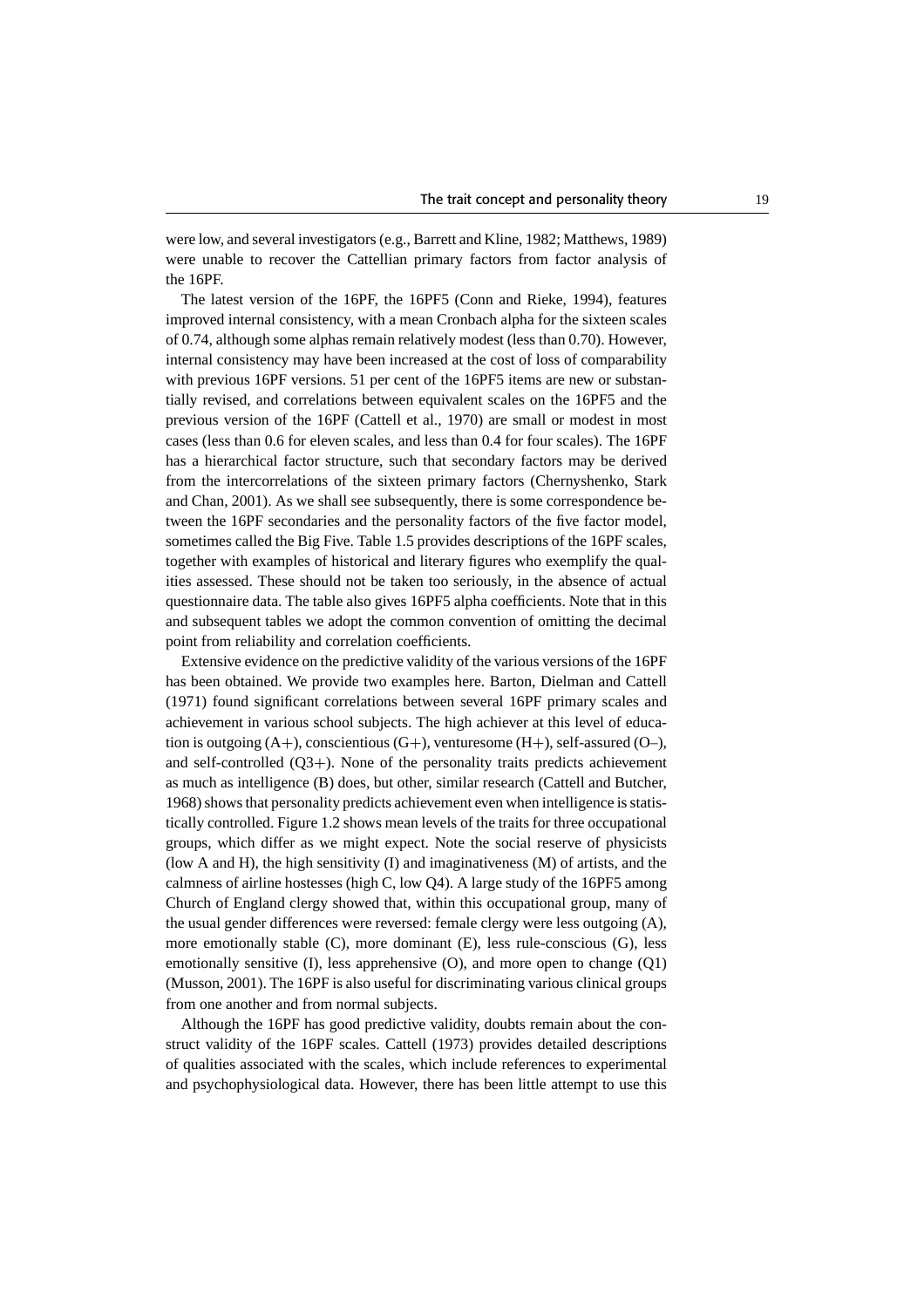|                | Trait descriptions<br>Famous individuals |                 |                      |                     |       |  |  |
|----------------|------------------------------------------|-----------------|----------------------|---------------------|-------|--|--|
| Trait          | High                                     | Low             | High                 | Low                 | Alpha |  |  |
| A              | Outgoing                                 | Reserved        | Falstaff             | Greta Garbo         | 69    |  |  |
|                | Warmhearted                              | Detached        |                      |                     |       |  |  |
| $\mathcal{C}$  | Unemotional                              | Emotional       | Washington           | Hamlet              | 78    |  |  |
|                | Calm                                     | Changeable      |                      |                     |       |  |  |
| E              | Assertive                                | Humble          | Genghis Khan         | Jesus               | 66    |  |  |
|                | Dominant                                 | Cooperative     |                      |                     |       |  |  |
| $\mathbf F$    | Cheerful                                 | Sober           | Groucho Marx         | Clint Eastwood      | 72    |  |  |
|                | Lively                                   | Taciturn        |                      |                     |       |  |  |
| G              | Conscientious                            | Expedient       | <b>Mother Teresa</b> | Casanova            | 75    |  |  |
|                | Persistent                               | Undisciplined   |                      |                     |       |  |  |
| H              | Venturesome                              | Shy             | Columbus             | Sylvia Plath        | 85    |  |  |
|                | Socially bold                            | Retiring        |                      |                     |       |  |  |
| I              | Tough-minded                             | Tender-minded   | James Bond           | <b>Robert Burns</b> | 77    |  |  |
|                | Self-reliant                             | Sensitive       |                      |                     |       |  |  |
| L              | Suspicious                               | Trusting        | De Gaulle            | Pollyanna           | 74    |  |  |
|                | Sceptical                                | Accepting       |                      |                     |       |  |  |
| М              | Imaginative                              | Practical       | Van Gogh             | Henry Ford          | 74    |  |  |
|                | <b>Bohemian</b>                          | Conventional    |                      |                     |       |  |  |
| N              | Shrewd                                   | Forthright      | Machiavelli          | Joan of Arc         | 75    |  |  |
|                | Discreet                                 | Straightforward |                      |                     |       |  |  |
| O              | Guilt-prone                              | Resilient       | Dostoevsky           | Stalin              | 78    |  |  |
|                | Worrying                                 | Self-assured    |                      |                     |       |  |  |
| Q1             | Radical                                  | Conservative    | Karl Marx            | Queen Victoria      | 64    |  |  |
|                | Experimental                             | Traditional     |                      |                     |       |  |  |
| Q <sub>2</sub> | Self-sufficient                          | Group-dependent | Copernicus           | Marilyn Monroe      | 78    |  |  |
|                | Resourceful                              | Affiliative     |                      |                     |       |  |  |
| Q3             | Controlled                               | Undisciplined   | Margaret Thatcher    | Mick Jagger         | 71    |  |  |
|                | Compulsive                               | Lax             |                      |                     |       |  |  |
| Q4             | Tense                                    | Relaxed         | Macheth              | Buddha              | 76    |  |  |
|                | Driven                                   | Tranquil        |                      |                     |       |  |  |

**Table 1.5** *The fifteen personality traits assessed by the 16PF, with examples of famous individuals exemplifying the traits, and 16PF5 alpha coefficients*

*Note* Dimension B (Intelligence) is omitted. Examples of famous individuals are partly taken from Cattell (1973)

*Sources* Cattell, 1973; Conn and Rieke, 1994

descriptive information on scale correlates to derive detailed, testable hypotheses concerning the nature of the psychological constructs associated with the scales. Cattell's (1983) favoured theoretical approach is the construction of linear equations which predict behaviour from individual difference measures. However, most psychologists would see this approach as essentially descriptive; the nature of the constructs linked to behaviour remains obscure.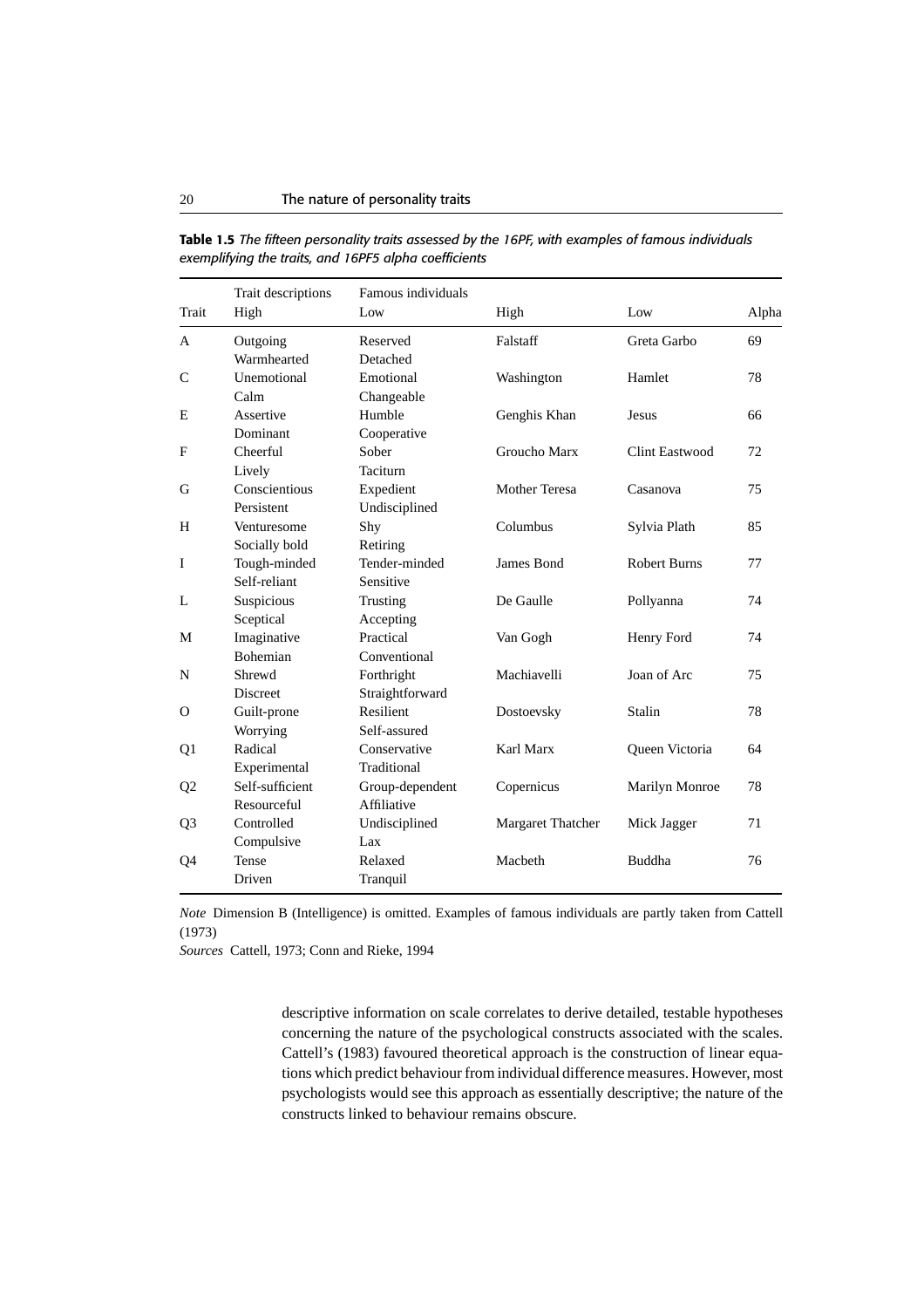

**Figure 1.2** Mean scores obtained on the 16PF by three occupational groups *Source* Cattell and Kline, 1977

#### **Other systems of primary factors**

Several other questionnaires attempt to assess primary traits comprehensively but most suffer from deficiencies more serious than those of the 16PF (see Kline, 1993, for a review). Perhaps the most popular is the California Psychological Inventory (CPI: Gough, 1987; Gough and Bradley, 1996) which assesses eighteen traits with moderately good reliability, and is widely used in industry. However, development of the CPI made no reference to factor analysis. Instead, the method of *criterionkeying* was used: items were chosen on the basis of their ability to discriminate criterion groups. This method has the serious disadvantage that scales may not correspond to those obtained by factor analysis, and, in the absence of systematic experimental studies, construct validity is lacking (see Kline, 1993). A more recent questionnaire is the Occupational Personality Questionnaire (Saville et al., 1984), which measures thirty-one traits relevant to personnel recruitment and selection, career development and training. Reliability of the scales is good, although, like the CPI, the thirty-one-trait model is not explicitly based on factor analysis. A recent re-analysis of the OPQ standardisation data (Matthews and Stanton, 1994) concluded that only about twenty dimensions could be identified through factor analysis of the items, although correspondences between these dimensions and the traits hypothesised by Saville et al. (1984) were good. There is also encouraging evidence for the validity of the OPQ traits (Saville et al., 1996).

#### **Higher-order factors: the 'Big Five' or the 'Gigantic Three'?**

In this section we describe two prominent personality schemes which advocate the usefulness of higher-order secondary factors, describing personality